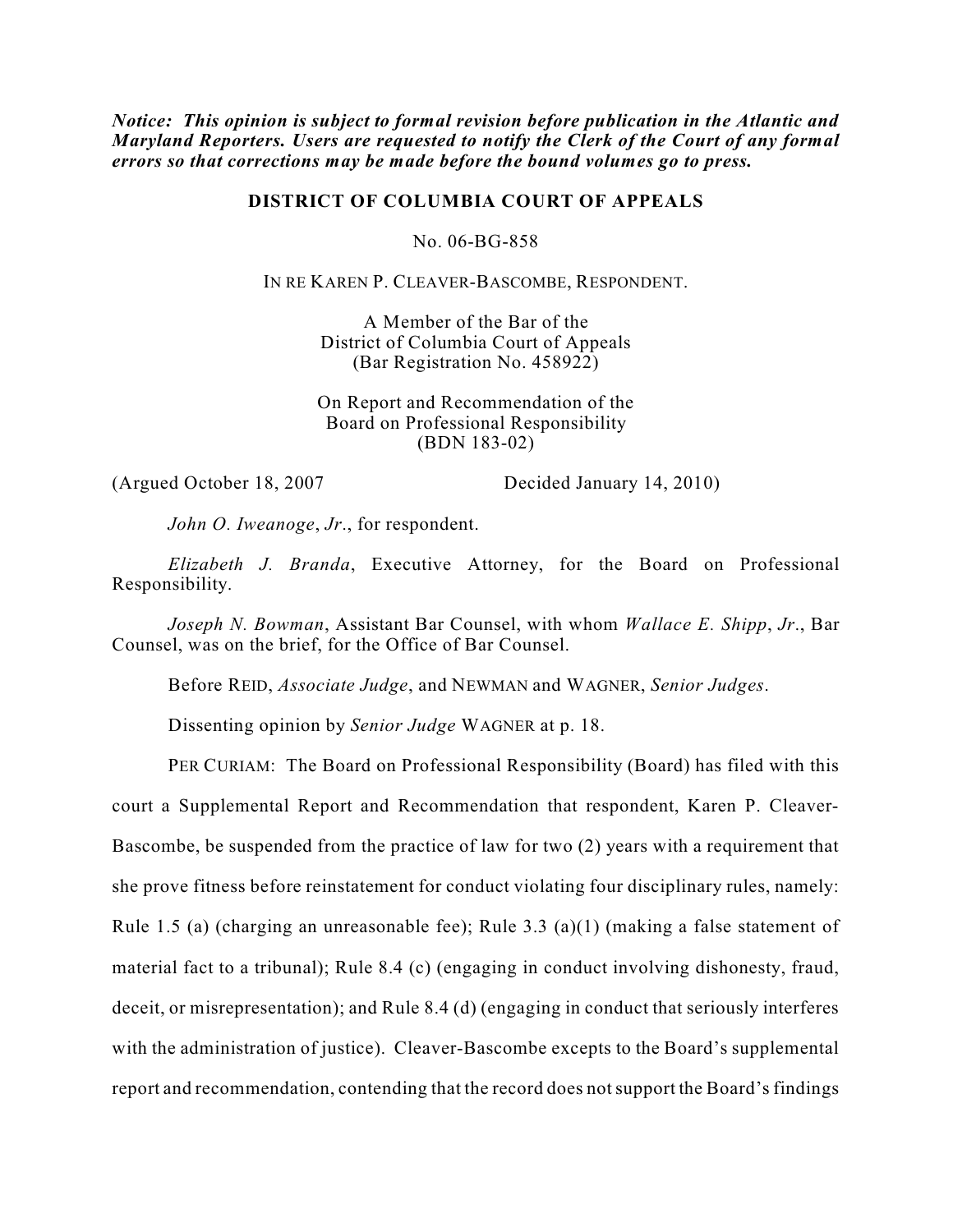or the recommended sanction. Alternatively, Cleaver-Bascombe requests that the court impose as a sanction a thirty-day suspension and suspend its execution for a period of six months with the requirement that she have a practice monitor and complete a Continuing Legal Education (CLE) course on record-keeping. We adopt the Board's findings in its supplemental report but reject its recommended sanction. We order that Karen P. Cleaver-Bascombe be disbarred.

### **I.**

## **Factual and Procedural Background**

This case returns to the court following remand proceedings pursuant to this court's opinion and remand order in *In re Karen P. Cleaver-Bascombe*, 892 A.2d 396 (D.C. 2006) (*Cleaver-Bascombe I*).<sup>1</sup> The case stems from findings that respondent, an attorney appointed to represent an indigent criminal defendant under the Criminal Justice Act (CJA), D.C. Code §§ 11-2601 *et seq.* (2001) in an extradition case, submitted a fraudulent voucher to the court seeking compensation forservicesthatshe knew she had not rendered. In *Cleaver-Bascombe I*, we considered the Board's initial report in which the Board adopted essentially the Hearing Committee's findings, concluded that respondent's conduct violated four disciplinary rules (Rules 1.5 (a), 3.3 (a)(1) and 8.4 (c), and 8.4 (d)) and recommended that respondent be suspended from the practice of law for ninety days, with reinstatement conditioned upon her successful completion of a Continuing Legal Education (CLE) course on time and record-

2

The factual background of this case is set forth in detail in *In re Cleaver-Bascombe* 1 *I*, and we need not repeat it here except as necessary to an understanding of the disposition of the case. *See id*., 892 A.2d at 398-401.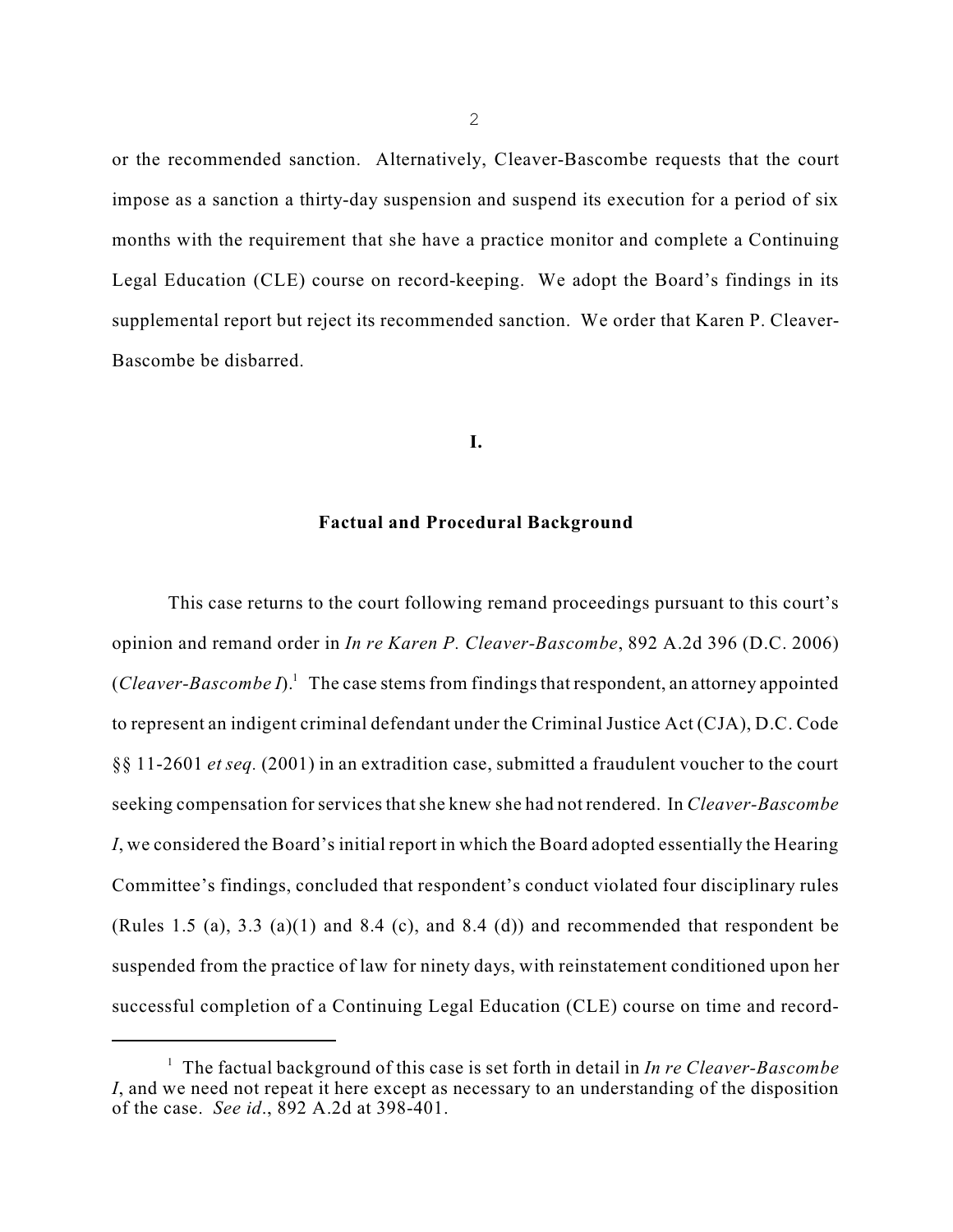keeping, while Bar Counsel urged a one-year suspension with reinstatement conditioned upon proof of fitness to practice law. In making its original recommendation, the Board had declined to find that respondent's misconduct was aggravated by her testimony at the disciplinary hearing in which she supported the validity of the claimed services on the voucher. The Board "agree[d] with Respondent that the [Hearing] Committee's findings do not support a conclusion that [Respondent] presented false evidence or testimony." *Id.* at 399. In *Cleaver-Bascombe I*, the court identified a tension between the Board's findings in its initial report that required resolution by the Board before determining the appropriate sanction for the proven violations.<sup>2</sup> *Id.* at 399. Specifically, the court stated that "[b]ecause Respondent swore to essentially the same propositions in her voucher and in her testimony,

. . . the Board's finding that the voucher was intentionally false and patently fraudulent is difficult, if not impossible, to reconcile with its later treatment of Respondent's testimony as not having been proved to be deliberately false." *Id.* Therefore, the court remanded the case to the Board for revised findings and a new recommendation consistent with the court's

<sup>&</sup>lt;sup>2</sup> The court noted that the Board had essentially adopted the Hearing Committee's factual findings, including that:

Respondent included in her voucher, *inter alia*, claims for a meeting with her client at the District of Columbia Jail, and for several telephone conversations with him, even though she knew that this meeting and the telephone conversations did not take place. The Board therefore concluded that Respondent submitted "a patently fraudulent voucher." *Cleaver-Bascombe I*, *supra*, 892 A.2d at 398.

The court further stated that even though respondent swore that the meeting and conversations took place, the Board agreed with respondent that she did not present false testimony and recommended a sanction more suited to remedy the conduct of a lawyer whose inaccurate vouchers arise out of poor record-keeping. *Id.* at 398-99.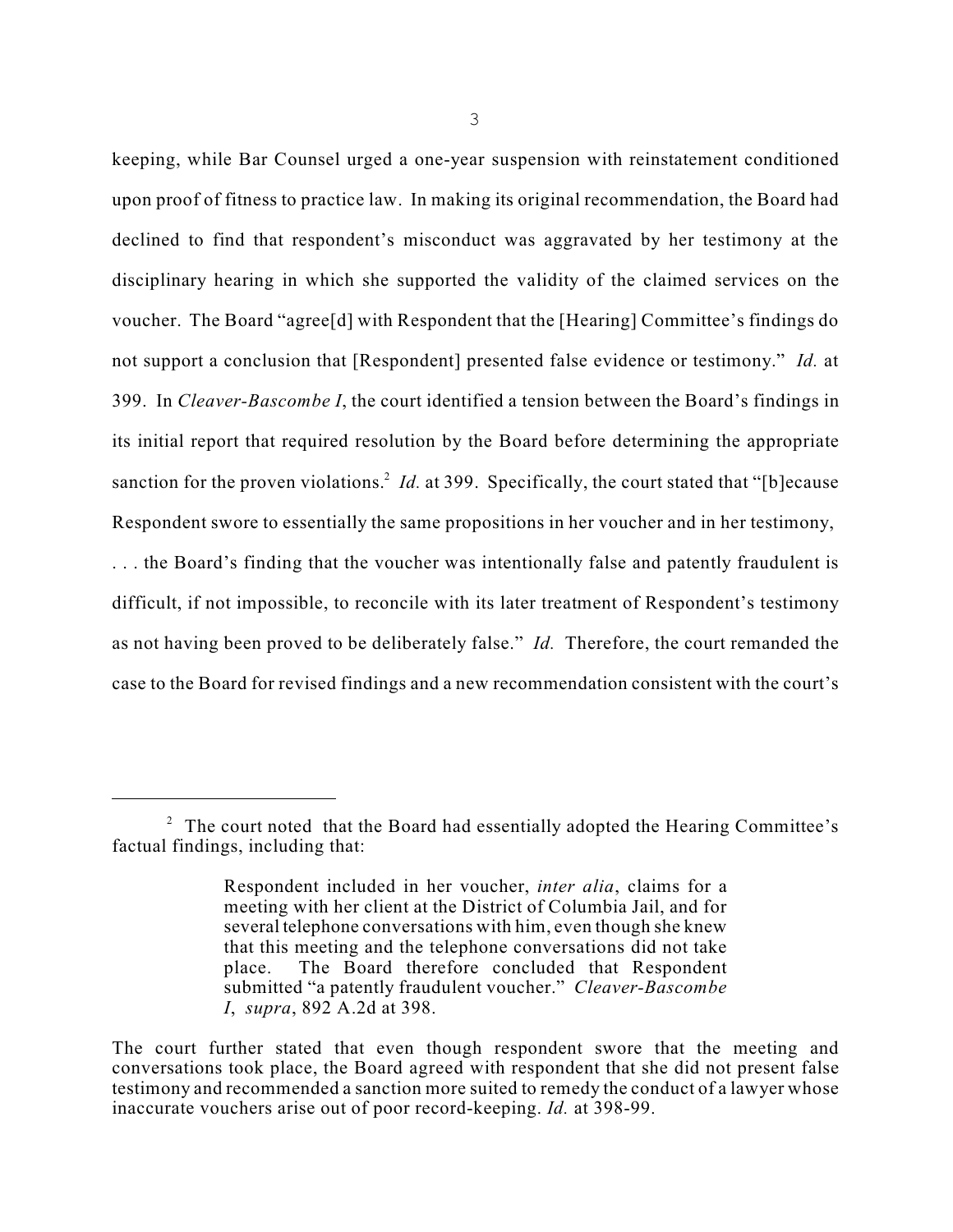opinion. *Id.* at 413. 3

The Board explained in its supplemental report that it did not return the matter to the Hearing Committee on remand because the court did not direct it to do so, and neither Bar Counsel nor respondent requested it in their briefs on remand. Moreover, the Board expressed the view that even if the case were remanded to the Hearing Committee, it could not reasonably expect it to reconstruct accurately its credibility impressions after such an extended lapse of time. The Board stated that "[i]n these circumstances, the only course reasonably available to us is to review the Committee's findings anew with a view to identifying the conduct that we are confident at this juncture can be said to have been proved by clear and convincing evidence."<sup>4</sup> Following briefing by the parties on remand and upon further review, the Board issued its supplemental report in which it adhered to its prior finding that respondent submitted for payment a fraudulent voucher seeking compensation for services she knew that she had not rendered and made the additional finding that respondent exacerbated her misconduct in sworn testimony when she "defended her voucher as written and insisted that it fairly reflected the services she rendered." The Board concluded as a matter of law that respondent perjured herself in her testimony before the Hearing Committee. Therefore, the Board revised its recommended sanction to a suspension

 $3$  Judge Glickman dissented from the decision to remand and would have disbarred respondent for the misconduct and violation of the disciplinary rules. *Cleaver-Bascombe I*, *supra*, 892 A.2d at 413-15.

<sup>&</sup>lt;sup>4</sup> At oral argument, counsel for Cleaver-Bascombe affirmed that he did not request that the matter be returned to the Hearing Committee nor did he object to the Board, rather than the Hearing Committee, resolving the remanded issue.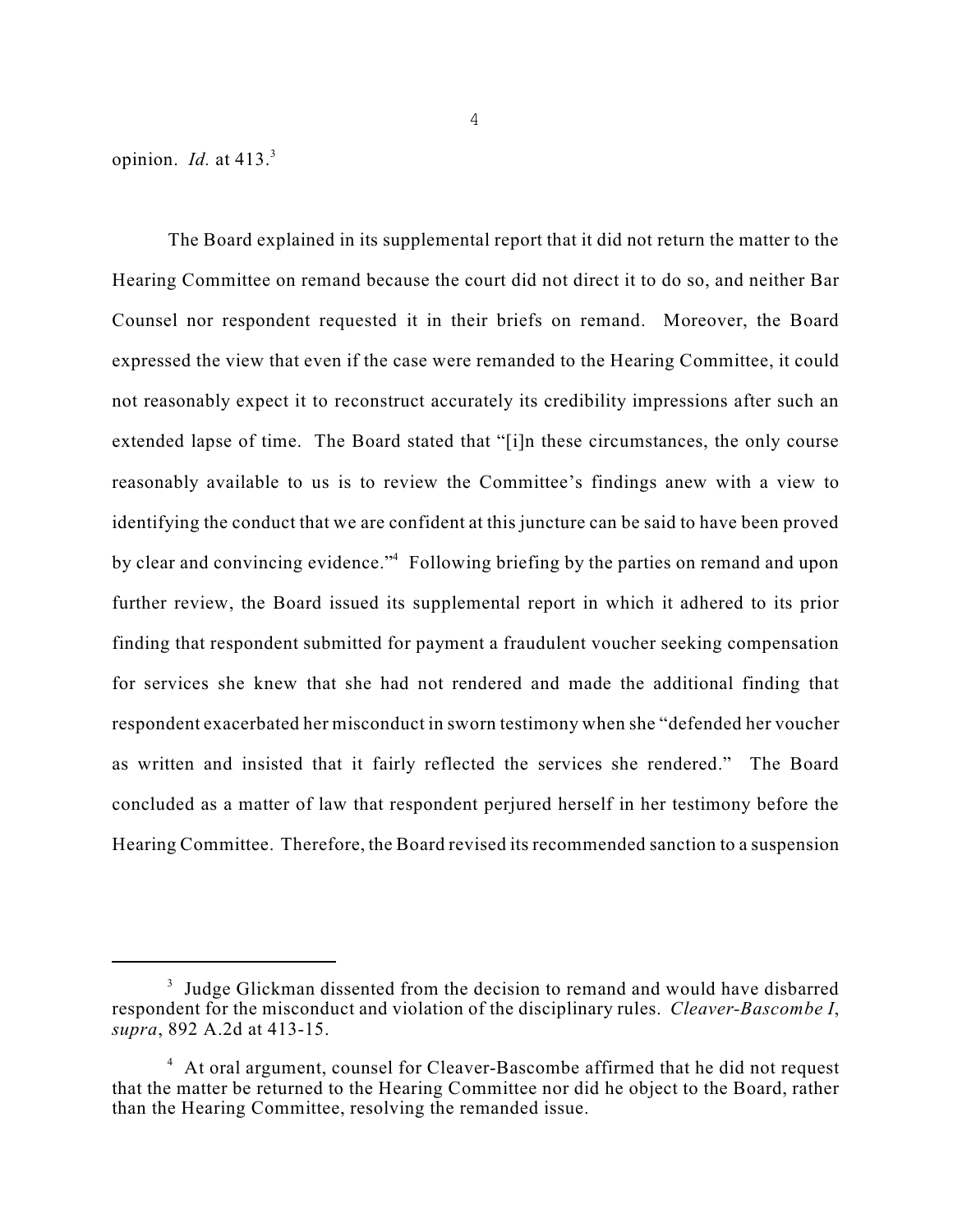of two years with the requirement that respondent prove fitness before reinstatement.<sup>5</sup>

## **II.**

### **A. Standard of Review**

When considering a Report and Recommendation from the Board on Professional Responsibility, this court must "accept the findings of fact made by the Board unless they are unsupported by substantial evidence of record, and shall adopt the recommended disposition of the Board unless to do so would foster a tendency toward inconsistent dispositions for comparable conduct or would otherwise be unwarranted." D.C. Bar R. XI, § 9 (h) (2006); *accord, In re Elgin*, 918 A.2d 362, 373 (D.C. 2007); *In re Berryman*, 764 A.2d 760, 766 (D.C. 2000). Similarly, "the Board is obliged to accept the hearing committee's factual findings if those findings are supported by substantial evidence in the record, viewed as a whole." *Elgin, supra*, 918 A.2d at 373 (quoting *Berryman*, *supra*, 764 A.2d at 766). "Generally speaking, if the Board's recommended sanction falls within a wide range of acceptable outcomes, it will be adopted and imposed." *In re Hallmark*, 831 A.2d 366, 371 (D.C. 2003) (other citations and quotations omitted).

As we said in *In re Goffe*:

<sup>&</sup>lt;sup>5</sup> Board member Mercurio filed a dissenting opinion which was joined by Board member Williams. They would impose a six-month suspension. Board member Helfrich dissented for the reasons stated by Judge Glickman in his opinion dissenting in part in *Cleaver-Bascombe I.*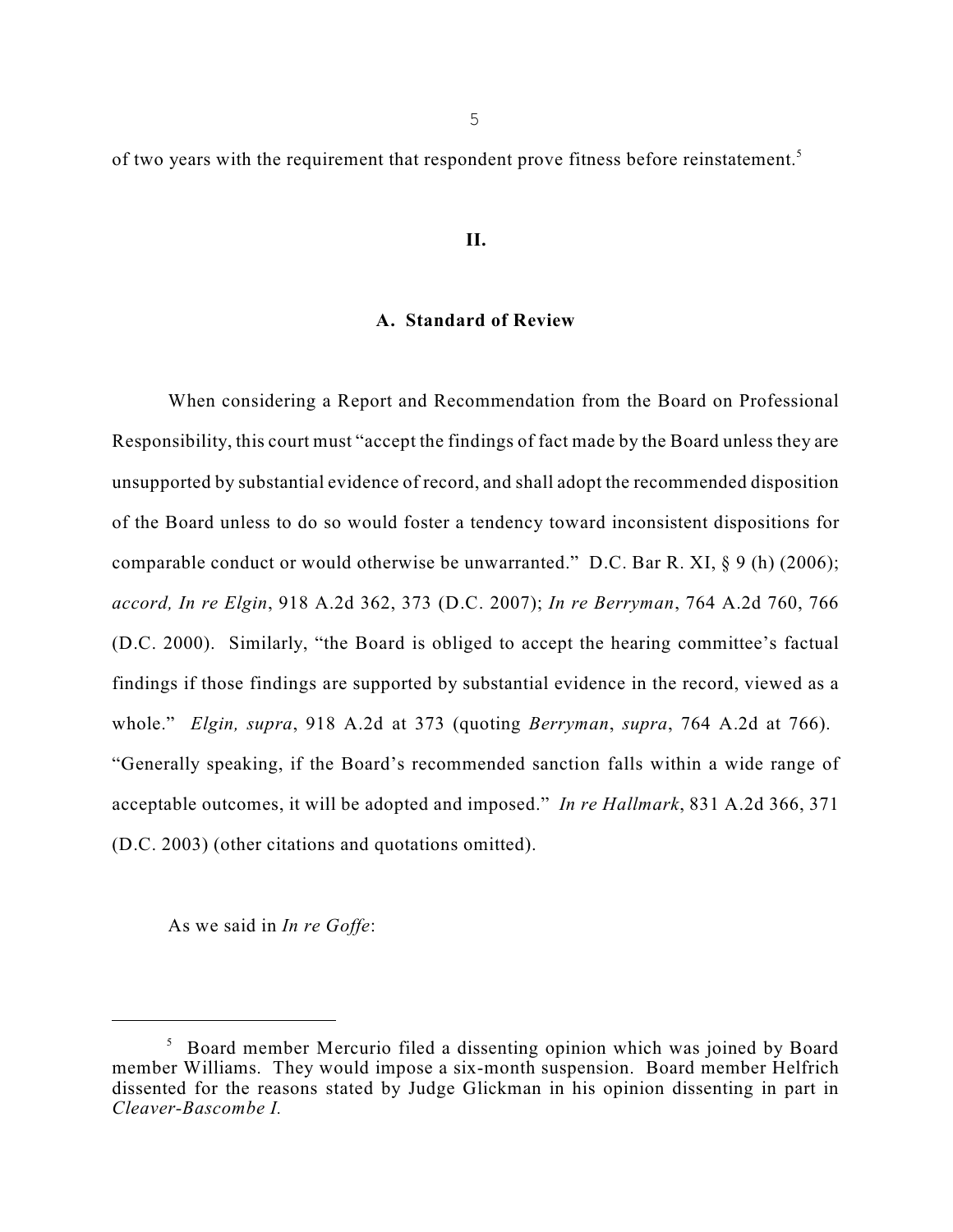Ultimately, however, the system of attorney discipline, including the imposition of sanctions, is the responsibility and duty of this court. *In re Hutchinson*, 534 A.2d [919,] 924 [(D.C. 1987)]. "When the court disagrees with the Board as to the seriousness of the offense or the demands of consistency, however, the Board's recommendations are accordingly granted less weight." *In re Kennedy*, 542 A.2d 1225, 1228 (D.C. 1988) (citing *In re Reback*, 513 A.2d 226, 230-31 (D.C. 1986) (en banc)). More specifically, decisions of this court can serve as overall guidelines to assist in defining the permissible range of sanctions.

*In re Goffe*, 641 A.2d 458, 464 (D.C. 1994).

We iterate briefly the applicable principles. To determine what discipline is appropriate under the circumstances, we review the respondent's violations in light of all the relevant factors. *Reback*, 513 A.2d at 231. These factors include (1) "the nature of the violation,  $[(2)]$  the mitigating and aggravating circumstances, [(3)] the need to protect the public, the courts, and the legal profession," *Hutchinson*, 534 A.2d at 924, and (4) the moral fitness of the attorney. *Id*. (citing *In re Smith*, 403 A.2d 296, 303 (D.C. 1979)). The purpose of imposing discipline is to serve the public and professional interests identified and to deter future and similar conduct rather than to punish the attorney. *Kennedy*, 542 A.2d at 1231; *Hutchinson*, 534 A.2d at 924.

*Id*.

And as we said in *Cleaver-Bascombe I*, "where 'this court has had little occasion to pass upon conduct such as was involved in that case and here, and therefore our role in reviewing the Board's recommendation may be more assertive than in more familiar types of misconduct.'" *Cleaver-Bascombe*, *supra*, 892 A.2d at 402 (quoting *In re Schneider*, 553 A.2d 206, 211 (D.C. 1989) (brackets and ellipses omitted in original)).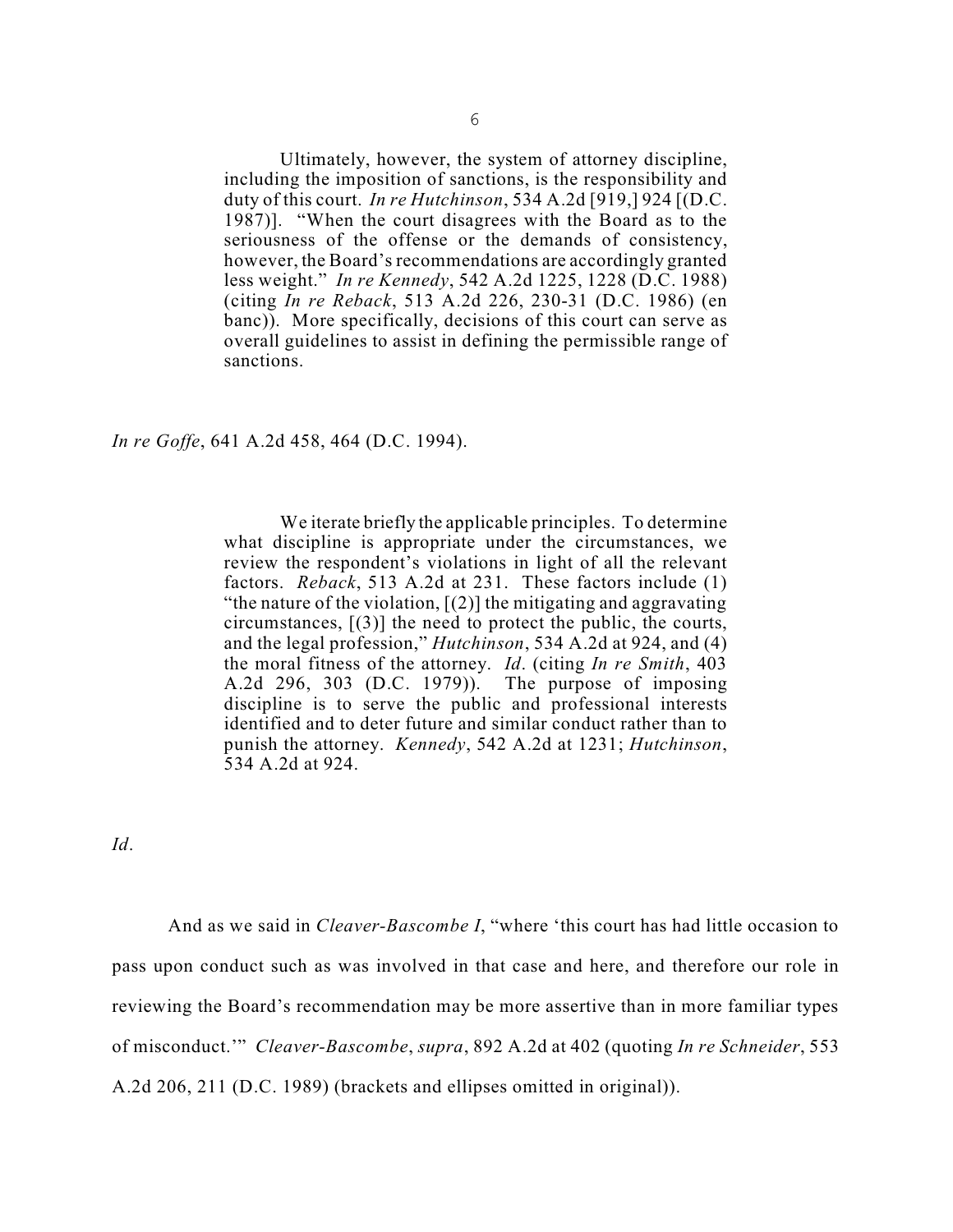In the final analysis, we are always mindful that the solemn obligation and responsibility for determining and imposing disciplinary sanctions on a member of our bar rest upon this court. *In re Temple*, 629 A.2d 1203, 1207 (D.C. 1993). *See also Cleaver-Bascombe I*, *supra*, 892 A.2d at 402; *Elgin*, *supra*, 918 A.2d at 376. With these standards in mind, we consider the Board's findings and recommendation and the arguments of the parties with respect thereto.

## **B. The Board's Findings on Remand**

Respondent argues that the record does not support the Board's conclusion that she submitted a patently fraudulent voucher. She contends that the Board's original finding that the voucher was prepared without much deliberation and that it was reckless, careless, and not cunning, negates any conclusion that respondent acted with a fraudulent intent. She argues that eleven of the twelve entries on the voucher are supported by the evidence and that one uncorroborated entry, *i.e.*, a jail visit, would not render the entire voucher patently fraudulent. However, in *Cleaver-Bascombe I*, this court rejected respondent's argument that the Hearing Committee's findingslacked adequate support in the record. *Cleaver-Bascombe I*, *supra*, 892 A.2d at 402. The Board found that all of the Committee's factual determinations are supported by substantial evidence and adopted them "*in toto*," and this court did the same. *Id.* To the extent that respondent seeks to revisit the challenges previously raised and disposed of, we are foreclosed from doing so by the law-of-the-case doctrine. *Lenkin Co. Mgmt. v. District of Columbia Rental Hous. Comm'n*, 677 A.2d 46, 48 (D.C. 1996) (citing *Kritsidimas v. Sheskin*, 411 A.2d 370, 371 (D.C. 1980)); *see also M.A.P. v. Ryan*, 285 A.2d 310, 312 (D.C. 1971) ("[N]o division of this court will overrule a prior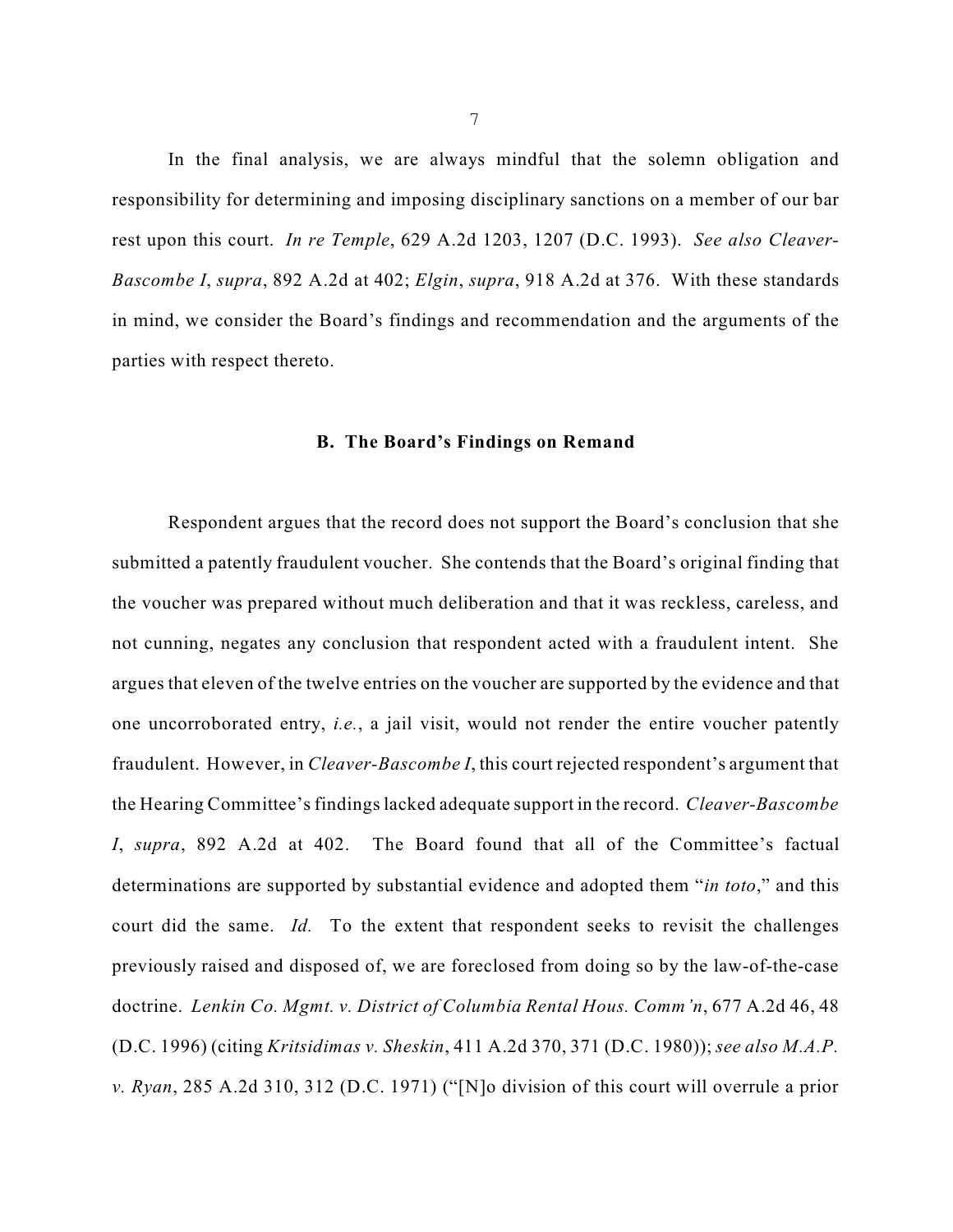decision of this court . . . and . . . such [a] result can only be accomplished by this court en banc."). Thus, we consider here only those new or additional findings made in response to this court's remand order.

In the prior decision, the court affirmed the Board's findings and conclusions that respondent knowingly submitted a voucher for payment for services that she knew that she had not performed. Consistent with the Board's report, the court concluded that respondent's conduct violated four disciplinary rules: (1) Rule 1.5 (a) (charging an unreasonable fee); (2) Rule 3.3 (a)(1) (making a false statement of material fact to a tribunal, *i.e.*, Superior Court); (3) Rule 8.4 (c) (engaging in conduct involving dishonesty, fraud, deceit, misrepresentation); and (4) 8.4 (d) (engaging in conduct that seriously interferes with the administration of justice).<sup>6</sup> *Cleaver-Bascombe I, supra*, 892 A.2d at 403-04. The question that the court wanted clarified on remand before determining the appropriate sanction was the inconsistency between "the Board's conclusion that Respondent submitted a 'patently fraudulent voucher' with its position that the Hearing Committee's findings 'do not support the conclusion that she presented false evidence or testimony . . . . "<sup>7</sup> *Id.* at 410-11.

The court also disposed of respondent's legal contentions with respect to the 6 Board's conclusion that she violated the four rules specified. *Cleaver-Bascombe I*, *supra*, 892 A.2d at 402-405.

 $\sigma$  The court also noted that in spite of its finding of respondent's dishonest conduct, the Hearing Committee took seriously the alternative possibility that respondent's violations resulted from negligence or recklessness, citing her inadequate record keeping. *Cleaver-Bascombe I*, *supra*, 892 A.2d at 409. In proposing a sanction, the Hearing Committee focused "less on Respondent's dishonesty and intent to deceive . . . and more on . . . the need to remedy [her] 'shoddy' record-keeping . . . ." *Id.* The court also pointed out that the Board took the position that the Hearing Committee "*did not find that Respondent was deliberately dishonest in her defense of this matter*, and the Board will not assume that she was when deciding the appropriate sanction for the underlying conduct." *Id.* at 410 (emphasis in the original). Significantly, the court also noted that "[t]o the extent that findings by the Hearing (continued...)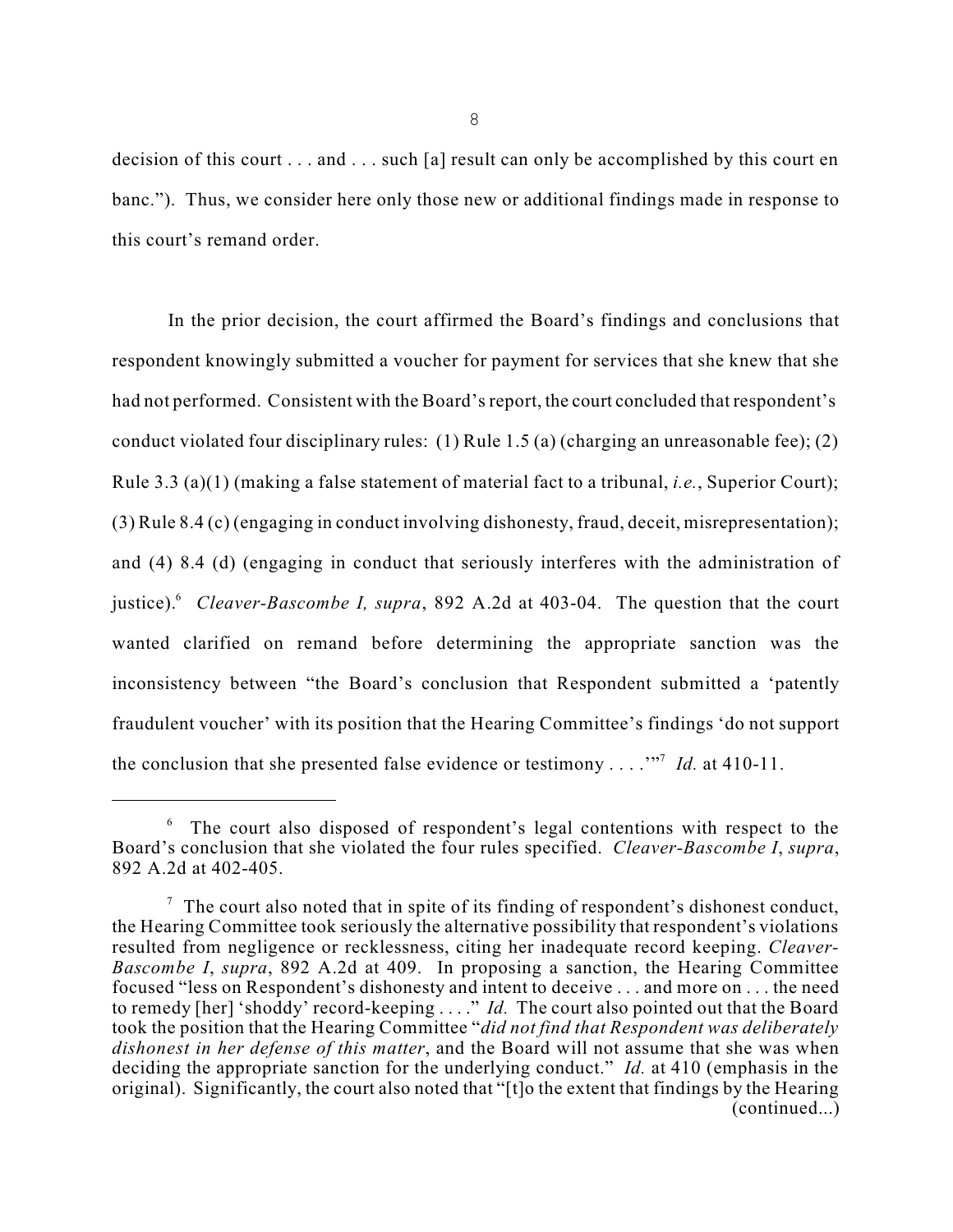In response to the court's remand order, the Board found that there was "clear and convincing evidence that respondent knowingly submitted a false voucher and exacerbated the misconduct with false testimony at the hearing." Citing as an "example" testimony concerning the jail visit, the Board went on to find that "Bar Counsel proved by clear and convincing evidence that Respondent knew when she testified to it that her story about the D.C. Jail visit was false." The Board pointed out that respondent defended her voucher, insisting that it fairly reflected the services she had provided. Although the Hearing Committee did not find her testimony credible, it did not find it to be deliberately false. The Board made that finding on remand. The Board then concluded, that respondent perjured herself.

Respondent argues that the record does not support the Board's supplemental finding that she testified falsely at the disciplinary hearing or perjured herself. She contends that although the Hearing Committee did not credit her testimony, it did not find that her testimony was deliberately false, but rather based its finding on other credible evidence. She contends further that she qualified her testimony, basing it upon her recollection and even identifying some mistakes in the bill. Bar Counsel argues that there is substantial record evidence to support the Board's finding that Bar Counsel proved by clear and convincing evidence that respondent knowingly submitted a false voucher to the Superior Court and that respondent deliberately gave false testimony before the Hearing Committee concerning it.

 $\sqrt[7]{$ (...continued)

Committee or by the Board may be inconsistent with one another, . . . there is substantial evidence in the record to support all of them, regardless of how any inconsistencies are resolved." *Id.* at 402 n.5.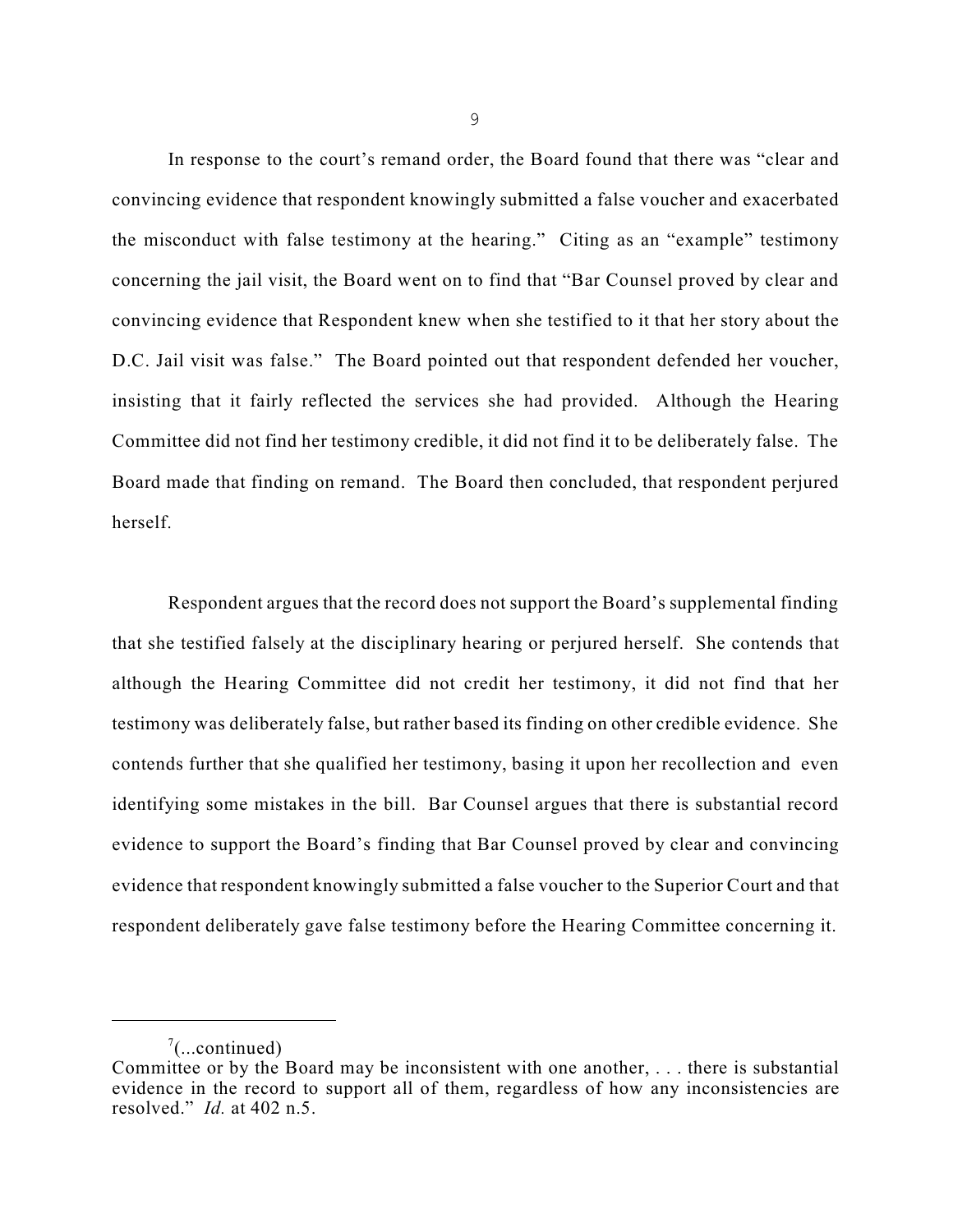The Board acknowledges correctly, as respondent points out, that "[t]he Hearing Committee heard [Respondent] testify and found her testimony not to be credible, but it did not make a finding that her testimony was deliberately false." However, the Board reached that conclusion based on the facts that were established by the evidence. Specifically, the Board found that:

> While it is hard to imagine why Respondent would have made up the D.C. Jail visit out of whole cloth when she originally prepared her voucher – as we have noted she did have encounters with her client to which she could have properly attributed time – we find that when she stuck with her story during the disciplinary proceedings, she did so knowing it was false.... And even though the Hearing Committee listened to her testimony and did not find it to be knowingly false, we find that the Committee erred in this respect. We find that Bar Counsel proved by clear and convincing evidence that Respondent knew when she testified to it that her story about the D.C. Jail visit was false.

In reaching the foregoing conclusions, the Board accepted the Hearing Committee's factual findings that were supported by substantial evidence. *See Elgin*, *supra*, 918 A.2d at 373 (citations omitted) (setting forth the standard that the Board must accept the Hearing Committee's factual findings if supported by substantial evidence). Those findings included that there was clear and convincing evidence that respondent did not meet with her client at the D.C. Jail on the date that she indicated on her voucher. While the Hearing Committee reached its determination by crediting certain evidence and discrediting other evidence, as respondent contends,<sup>8</sup> this factor does not undermine the Board's conclusion based on that

 $8$  As to the jail visit, the Hearing Committee found that respondent did not have a meeting with her client at the jail. In doing so, the Hearing Committee found the testimony of respondent's client to be credible on this issue and that he had no bias against her, even (continued...)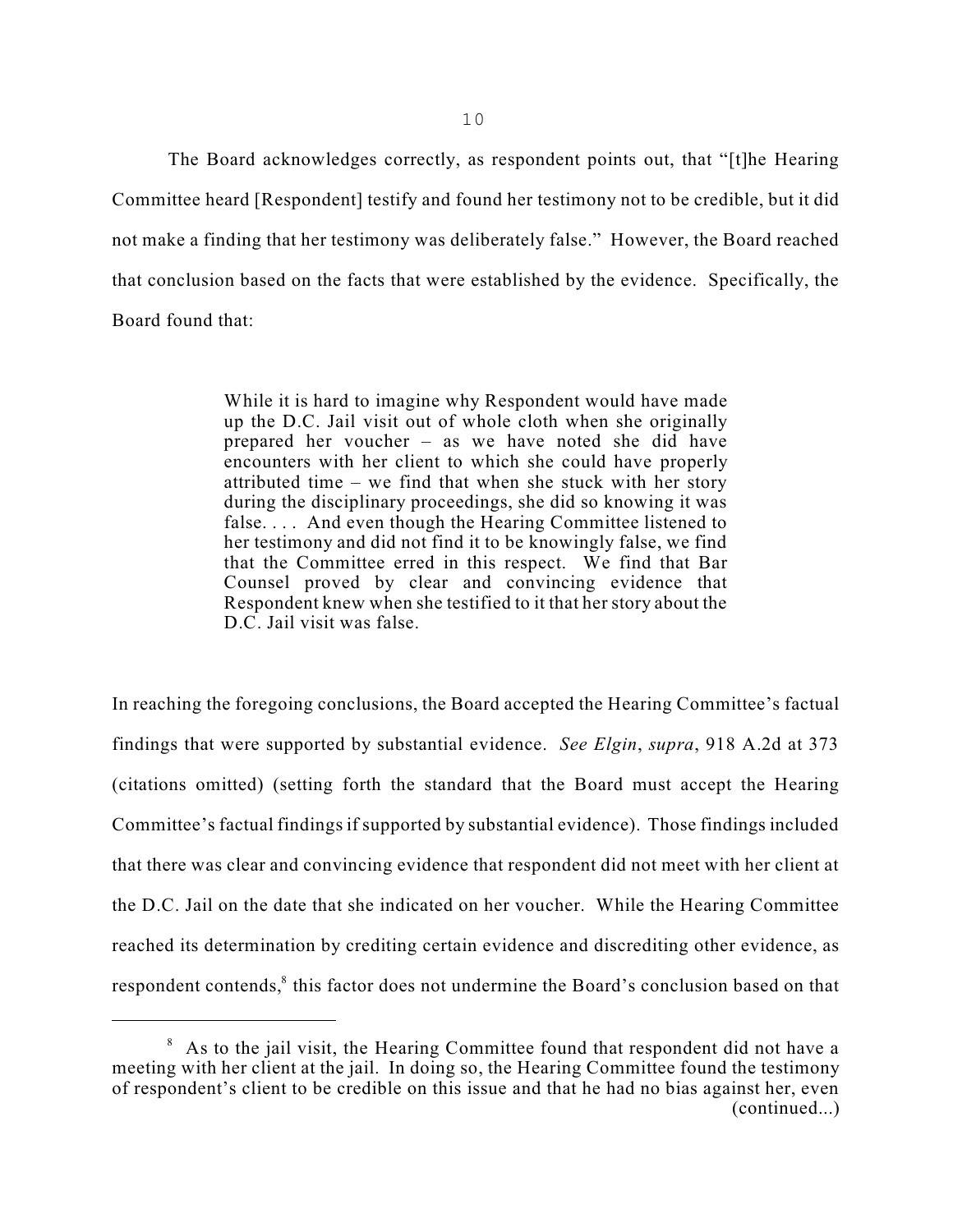evidence that Respondent knew when she testified in detail about the meeting that it had not occurred. As to the claimed meeting at the jail, the Board could properly conclude that "it is hard to imagine that Respondent forgot that she did not go [to the jail]" and that she could not be reasonably mistaken in testifying otherwise.<sup>9</sup> The Board's factual finding in this regard is supported by substantial evidence of record; therefore, we adopt it. *See* D.C. Bar R. XI, § 9 (h); *Elgin*, *supra*, 918 A.2d at 373.

The Board went further to conclude that respondent perjured herself, citing as an example her testimony concerning the jail visit. Respondent argues that the record does not support the conclusion that she perjured herself. She contends that such a finding should not be made absent a finding of the requisite specific intention, which the Hearing Committee did not make. Whether the Board could properly find all elements of perjury in the legal sense based on the Hearing Committee's factual findings or on the record has no significant

<sup>(...</sup>continued) 8

though it determined that he had provided inaccurate information on certain other matters. The Committee declined to rely on the testimony of the correctional officer that respondent offered as a corroborating witness because his memory regarding the incident wasinaccurate, and his demeanor while testifying was evasive, nonresponsive, and his testimony was flatly contradicted by documentary evidence. Respondent did not present another witness (her investigator who she testified accompanied her on this jail visit) with knowledge of the events. Therefore, the Hearing Committee concluded that respondent presented no credible evidence that she met with her client at the D.C. Jail on the date that she indicated on her voucher and concluded that Bar Counsel presented clear and convincing evidence that she did not meet with him.

<sup>&</sup>lt;sup>9</sup> There are aspects of respondent's testimony, which she cites in her brief, which show that she testified that she met with her client at the jail "to the best of her recollection" and that she reconstructed her voucher from cross-references to "scribble" in her diary and her case jacket and that she did not always remember exactly what she did. However, these qualifications do not explain away the Hearing Committee's finding that the meeting did not occur nor the Board's finding that in testifying otherwise in such detail, respondent had to have known that the testimony was not accurate.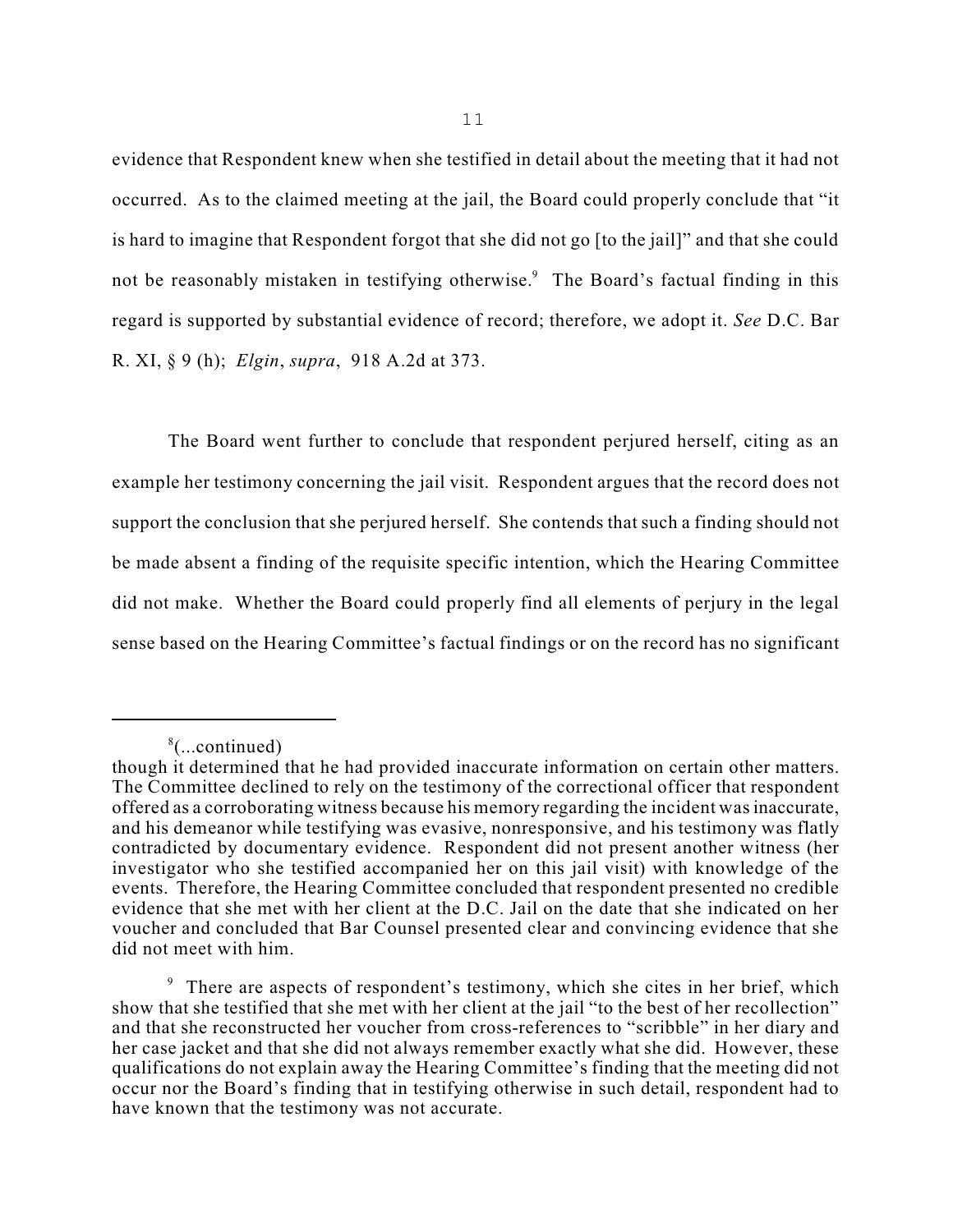impact on the sanction here, given the facts that have been established.<sup>10</sup> It is sufficient for purposes of the disposition of this case that the Board found that respondent's testimony concerning her jail visit was knowingly false, a finding fully supported by clear and convincing evidence.

Indeed, as we said in *Cleaver-Bascombe I*:

[I]f Respondent did not in fact come to the jail on that occasion, and if the claim in her voucher that she did visit was a deliberate falsehood, then she necessarily also lied under oath at the hearing; it is hard to imagine that Respondent forgot that she did not go.

*Cleaver-Bascombe I*, *supra*, 396 A.2d at 410. We need not, and do not decide, whether the Board's further legal conclusion that respondent is guilty of perjury in any legal sense of the term is supported.

 $10$  Perjury in the criminal context requires proof: "1. [t] hat the [person testified under oath or affirmation]; 2. [t]hat the oath or affirmation was taken before a competent [tribunal][officer] [person]; 3. [t]hat the oath or affirmation was taken in a case in which the law authorized that oath or affirmation; 4. [t]hat in his/her testimony the defendant made the statements detailed in the indictment; 5. [t]hat the statements were material; 6. [that the statements were false]; and 7. [t]hat the defendant knew or believed that the statements were false when s/he made them." CRIMINAL JURY INSTRUCTIONS FOR THE DISTRICT OF COLUMBIA, No. 4.87 (5th ed. 2007). A criminal defendant cannot be convicted of this charge upon the sworn testimony of only one person, although the two witness burden can be satisfied by the testimony of one sworn witness and corroborating documentary evidence. *Id.*; *Hsu v. United States*, 392 A.2d 972, 980-81 (D.C. 1978) (stating the rule that "one witness plus independent corroborative evidence will also suffice" for proof of perjury).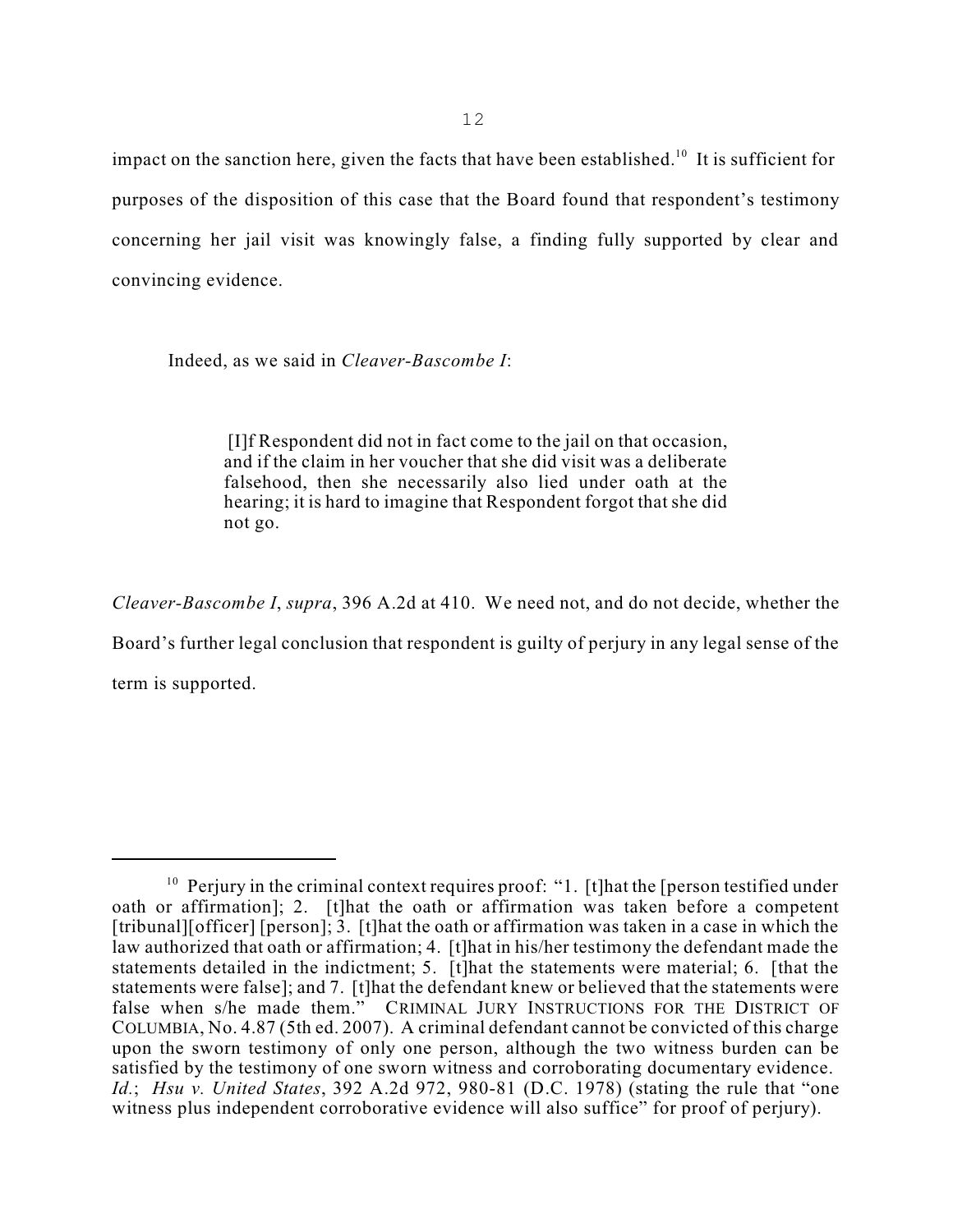#### **C. Sanctions**

Mindful of the legal principles we have outlined in Section II. (A) (Standard of Review), we reject the Board's recommended sanction of a two-year suspension with a fitness requirement. We likewise reject respondent's contention that a three-month suspension coupled with a requirement that she complete a CLE course in record-keeping is the appropriate sanction.

What we said in *Cleaver-Bascombe I* bears repeating here:

The allegations in this case are extremely serious. The compensation of attorneys who represent criminal defendants in the District of Columbia courts pursuant to the Criminal Justice Act is based upon the assumption that members of our Bar are honorable men and women who will accurately report the work that they have done, and who will not demean their noble calling and bring disgrace to themselves and to their profession by swearing that they performed work that they did not do. Attorneys who accept CJA appointments are therefore expected to be scrupulously honest and to exercise a high degree of care in completing their vouchers, which are paid out of taxpayer funds, and which are submitted to the court under penalty of perjury. Where an attorney has deliberately falsified a voucher and sought compensation for work that he or she has not performed, or for time that he or she has not devoted to the case, that attorney's fitness to practice is called into serious question. This is especially true if the attorney has compounded his or her initial fraud by testifying falsely during the resulting disciplinary proceedings.

*Id*. at 398.

The first factor our cases call for us to consider is "the nature of the violation." *Goff*e,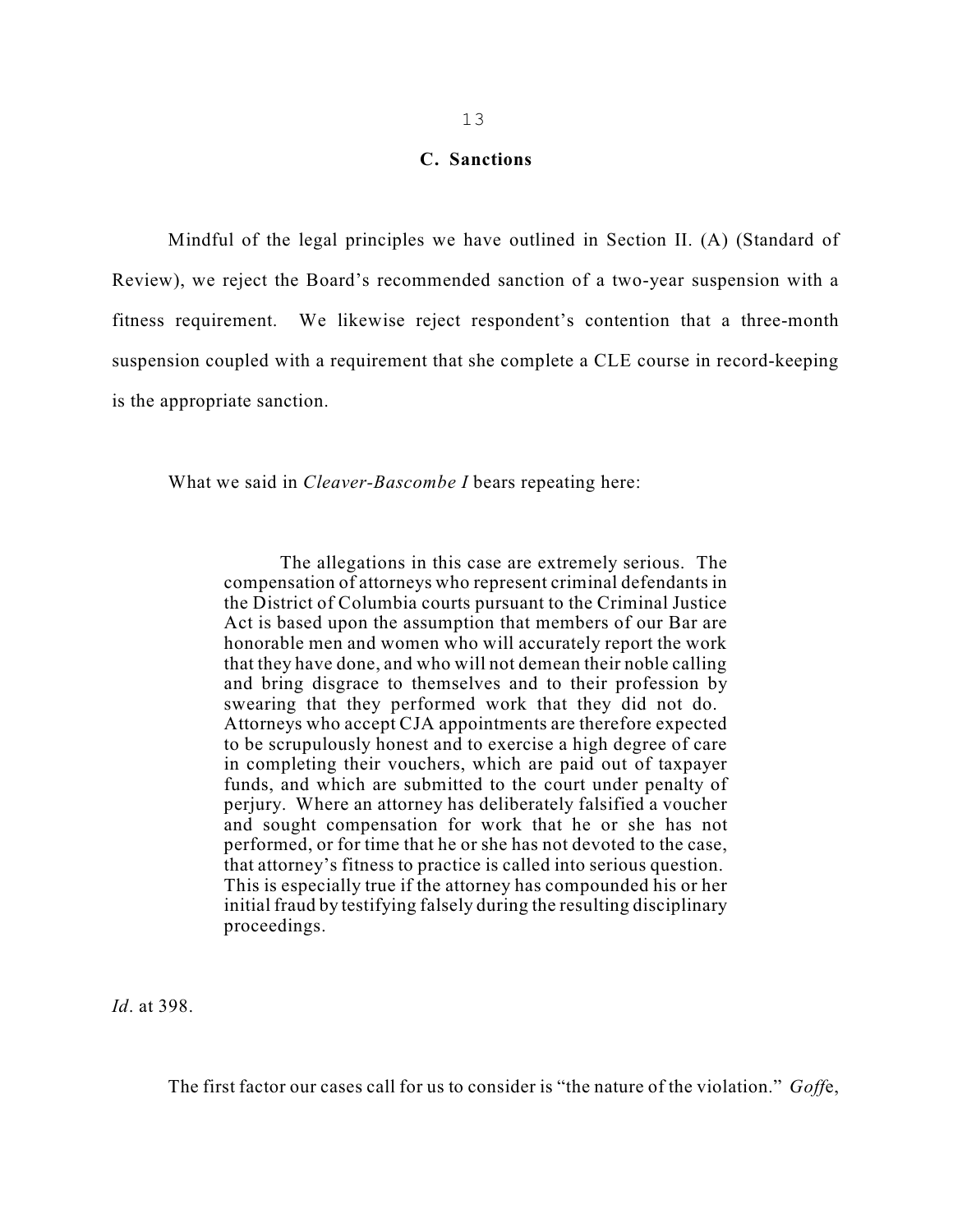*supra*, 641 A.2d at 464. Cleaver-Bascombe submitted a "patently fraudulent" voucher seeking compensation from public funds for work she had not performed. We see no meaningful distinction between such fraudulent conduct and other fraudulent conduct leading to disbarment. *Cleaver-Bascombe I*, 892 A.2d at 414 (Glickman, J., dissenting in part) (describing behavior for which "disbarment is virtually automatic, including misappropriation of client funds, *In re Addams*, 579 A.2d 190, 191 (D.C. 1990) (en banc); mail or wire fraud, *In re Bond*, 519 A.2d 165, 166 (D.C. 1986); felony theft of federal funds, *In re Patterson*, 833 A.2d 493 (D.C. 2003), and other felony theft offenses, *see id*. (citing cases)."). We see no basis for distinguishing for the purpose of disciplinary sanction between stealing clients' funds and stealing public funds. The fundamental element of basic dishonesty is the same. Both reflect the lack of moral rectitude needed to be a member of the legal profession. As we said in *In re Minninberg*, "[m]isappropriation by an attorney of a client's (or other) funds is a most serious offense." 485 A.2d 149, 151 (D.C. 1984).

Where we have concluded that the attorney's conduct falls into a category of dishonesty of a flagrant kind we have held disbarment to be the appropriate sanction. *See*, *e.g.*, *Berryman*, *supra*, 764 A.2d at 761 (paying self attorney fees from a probate estate without prior court authorization); *In re Utley*, 698 A.2d 446, 447 (D.C. 1997) (paying attorney fees from conservatorship funds without prior court approval and delay in repayment); *In re Gil*, 656 A.2d 303, 304 (D.C. 1995) (misappropriation by creating false documents); and *In re Goffe*, *supra*, 641 A.2d at 461 (submitting false statements and manufactured documents to IRS and lying to the Tax Court). To be sure, Cleaver-Bascombe did not succeed in her attempt to fraudulently obtain public funds. That failure was through no fault of her own. Rather, it resulted solely from the extraordinary diligence of now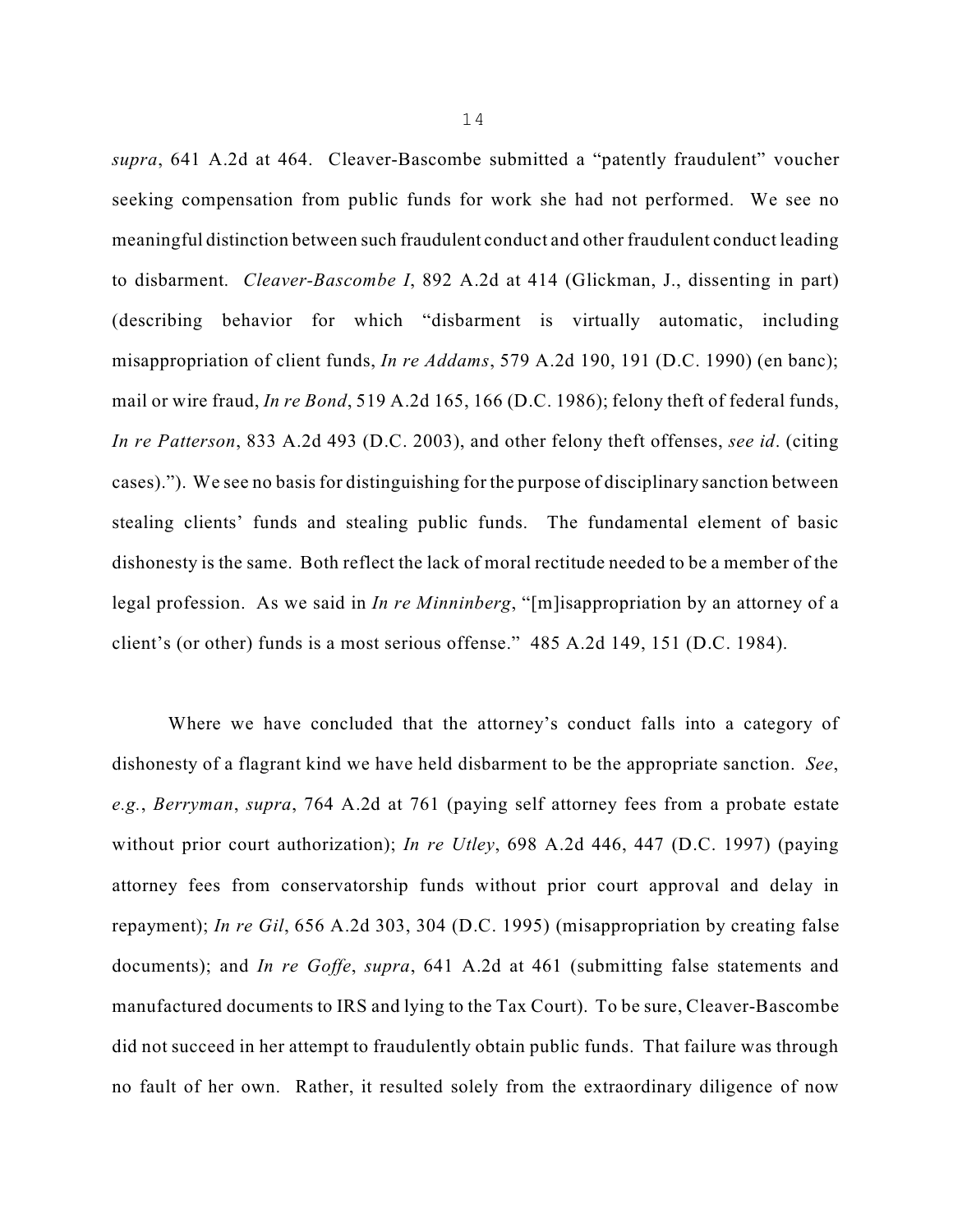deceased Judge Steffen W. Graae, who was the Superior Court judge responsible for approving the voucher in question. Judge Graae ultimately disapproved the voucher *in toto* and referred the matter to Bar Counsel.

Another of the factors we must consider is "the need to protect the public, the courts and the legal profession." *In re Goff*e, *supra*, 641 A.2d at 464 (quoting *Hutchinson*, *supra*, 534 A.2d at 924). We can say it no better than Judge Glickman did in his partial dissent in *Cleaver-Bascombe I*:

> Importantly, too, for this case, we keep in mind that one purpose of discipline is "to deter other attorneys from engaging in similar misconduct." *In re Reback*, 513 A.2d 226, 231 (D.C. 1986) (en banc). . . . In the interest of effective general deterrence, the severity of a sanction should take into account the difficulty of detecting and proving the misconduct at issue. That principle argues strongly in favor of disbarring Respondent, because inflated vouchers are difficult to detect and prove. To deter unscrupulous attorneys who know they are not likely to be caught if they inflate their charges, voucher fraud must incur a heavy penalty.

*Cleaver-Bascombe I*, *supra*, 892 A.2d at 414.

Yet another factor we consider is the existence of mitigating or aggravating circumstances. In mitigation are the absence of prior discipline and "lack of harm to the client."<sup>11</sup> These mitigating factors are massively outweighed by the aggravating factor  $$ testifying falsely under oath in the disciplinary proceeding that the voucher was indeed

<sup>&</sup>lt;sup>11</sup> Although there was no injury to Cleaver-Bascombe's client, there was serious injury to the judicial system and the administration of justice.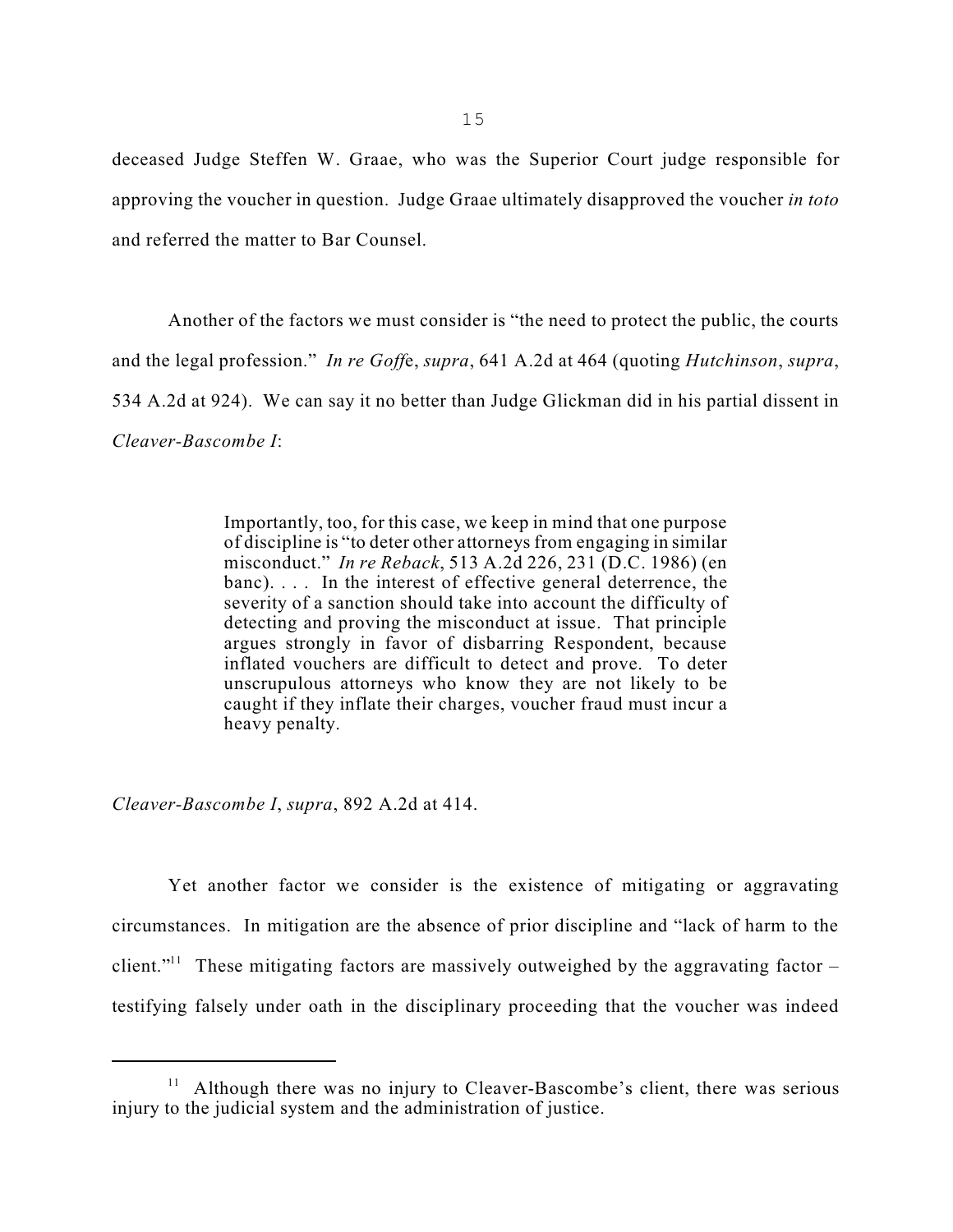accurate.

Lawyers have a greater duty than ordinary citizens to be scrupulously honest *at all times*, for honesty is "basic" to the practice of law. . . . Every lawyer has a duty to foster respect for the law, and *any* act by a lawyer which shows disrespect for the law tarnishes the entire profession.

*In re Mason*, 736 A.2d 1019, 1024-25 (D.C. 1999) (quoting *Hutchinson*, *supra*, 534 A.2d at 924).

In addition to her own testimony, Cleaver-Bascombe presented the testimony of another witness to support her claimed "jail visit." The Hearing Committee discredited this witness' testimony based on written records and other evidence which contradicted his claim of being present at the jail during the visit. $12$ 

Here we have a fraudulent attempt to obtain public funds by submitting a sworn CJA voucher, under pains and penalties of perjury, which was false and fraudulent compounded by Cleaver-Bascombe presenting false testimony in support of the fraudulent voucher. As the Board said in its Report: "The attempted cover-up often exceeds the initial misconduct. It did so here." And as we said in *Cleaver-Bascombe I*, "lying under oath on the part of an

<sup>&</sup>lt;sup>12</sup> Given the fact that, in our opinion in *Cleaver-Bascombe I*, we concentrated on the question of the claimed jail visit, it is not surprising that the Board concentrated on this as an "example" of deliberate false testimony by Cleaver-Bascombe. However, this is not the only instance where the Board deemed her testimony to be false. For example, the Board adopted the Hearing Committee's determination that the testimony of Cleaver-Bascombe concerning the number of times she met with her client and the amount of time spent thusly was not credible as part of the evidentiary basis for its conclusion that the voucher was "patently fraudulent." *See Cleaver-Bascombe I*, *supra*, 892 A.2d at 398.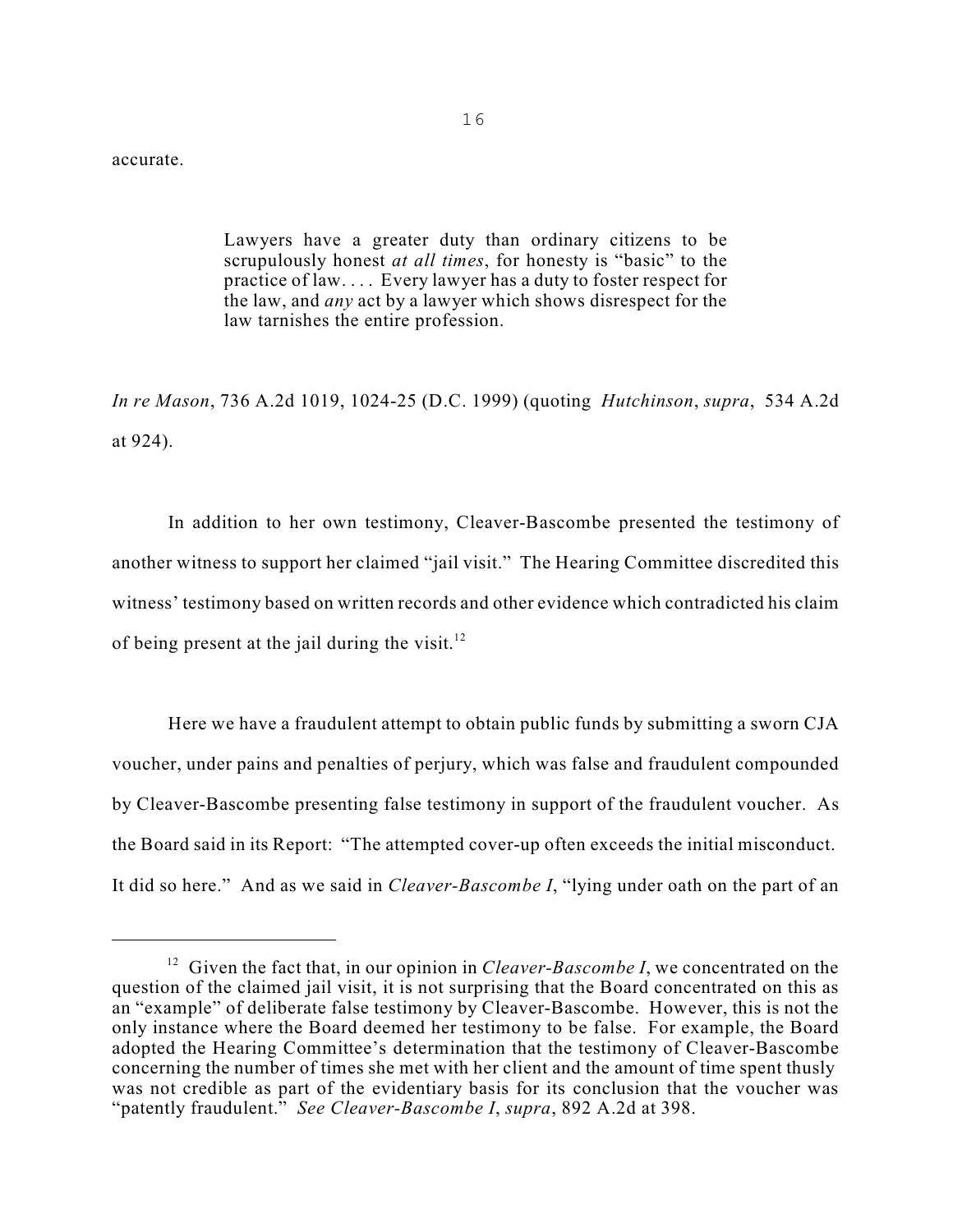attorney for the purpose of attempting to cover-up previous . . . [misconduct] . . . is absolutely intolerable . . . ." *Cleaver-Bascombe I*, *supra*, 892 A.2d at 412. In sum, Cleaver-Bascombe submitted a "patently fraudulent" voucher while under oath. She then lied, also under oath, about submitting the voucher. She maintains now, as she has throughout the proceedings beginning with Judge Graae in the Superior Court, throughout the disciplinary proceeding in *Cleaver-Bascombe I* and here, in *Cleaver-Bascombe II* that her voucher is accurate and her testimony was truthful.

The purpose of imposing discipline is to serve the public and professional interest and to deter future and similar conduct. *Hutchinson*, 534 A.2d at 924. We conclude that this record demonstrates that Cleaver-Bascombe lacks the moral fitness to remain a member of the legal profession. $13$  It is

*Supra* p. 16.

We hold no more; no less.

 $13$  Our dissenting colleague says "the panel majority adds to the cases warranting presumptive disbarment a new category of cases . . . ." [P. 1 of dissent] *infra* p. 18. On the contrary, our holding is fact-specific to this case and does not involve presumptive discipline.

Cleaver-Bascombe submitted a "patently fraudulent" voucher while under oath. She then lied, also under oath, about submitting the voucher. She maintains now, as she has throughout the proceedings beginning with Judge Graae in the Superior Court, throughout the disciplinary proceeding in *Cleaver-Bascombe I* and here, in *Cleaver-Bascombe II* that her voucher is accurate and her testimony was truthful.

<sup>.</sup> . . We conclude that this record demonstrates that Cleaver-Bascombe lacks the moral fitness to remain a member of the legal profession.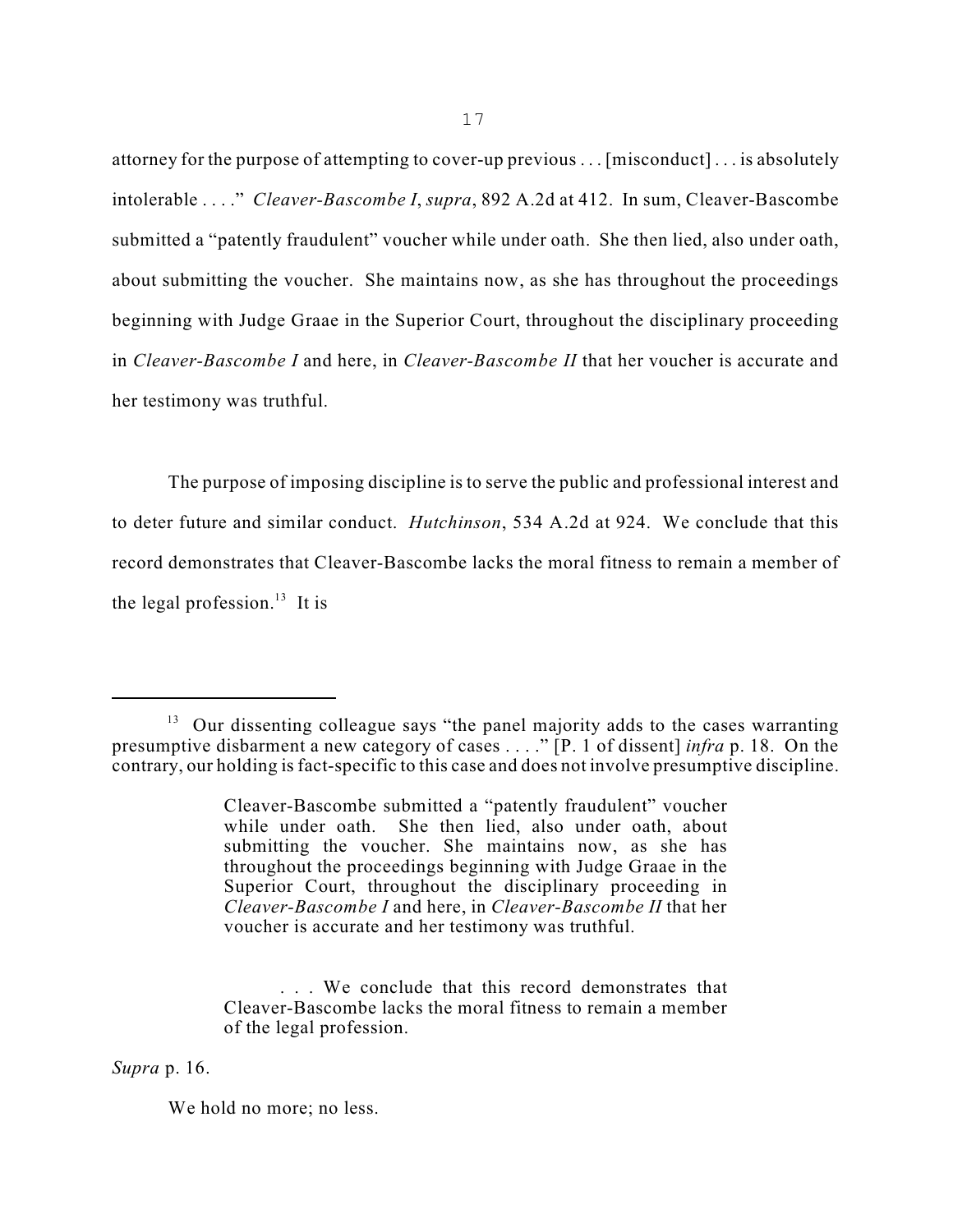ORDERED that Karen P. Cleaver-Bascombe is disbarred from the practice of law in the District of Columbia, effective thirty days from the date of this opinion. *See* D.C. Bar R. XI, § 14 (f). For the purpose of seeking reinstatement to the Bar, the period of disbarment shall not be deemed to begin until Cleaver-Bascombe files a sufficient affidavit pursuant to D.C. Bar R. XI, §14 (g).

#### *So ordered*.

WAGNER, *Senior Judge*, dissenting: "Under this court's precedents, . . . a presumption of disbarment rebuttable only by 'compelling extenuating circumstances' has heretofore been reserved for one class of intentionally dishonest conduct, that involving misappropriation of client funds." *In re Pennington*, 921 A.2d 135, 141 (D.C. 2007) (citing *In re Addams*, 579 A.2d 190 (D.C. 1990) (en banc)).<sup>1</sup> In *Addams*, this court found warranted this essentially *per* se rule<sup>2</sup> because such a breach "betray[s] [the lawyer's] highest trust" and "is so reprehensible, striking at the core of the attorney-client relationship, that the respondent must carry a very heavy burden in rebuttal." *Id*. at 194, 198-99. Today, contrary to the recommendation of the Board on Professional Responsibility (Board), the panel majority adds to the cases warranting presumptive disbarment a new category of cases for which sanctions have been determined previously by application of well-established principles for

<sup>&</sup>lt;sup>1</sup> In *Addams*, this court held that "[w]hen a member of the bar is found to have betrayed his high trust by embezzling funds entrusted to him, disbarment should ordinarily follow as a matter of course." *Addams*, 579 A.2d at 193.

*See In re Berryman*, 764 A.2d 760, 768 (D.C. 2000) (citation omitted) (recognizing 2 that "[o]ur misappropriation rule 'does not require scienter; rather, it is essentially a per se offense'") (citation omitted).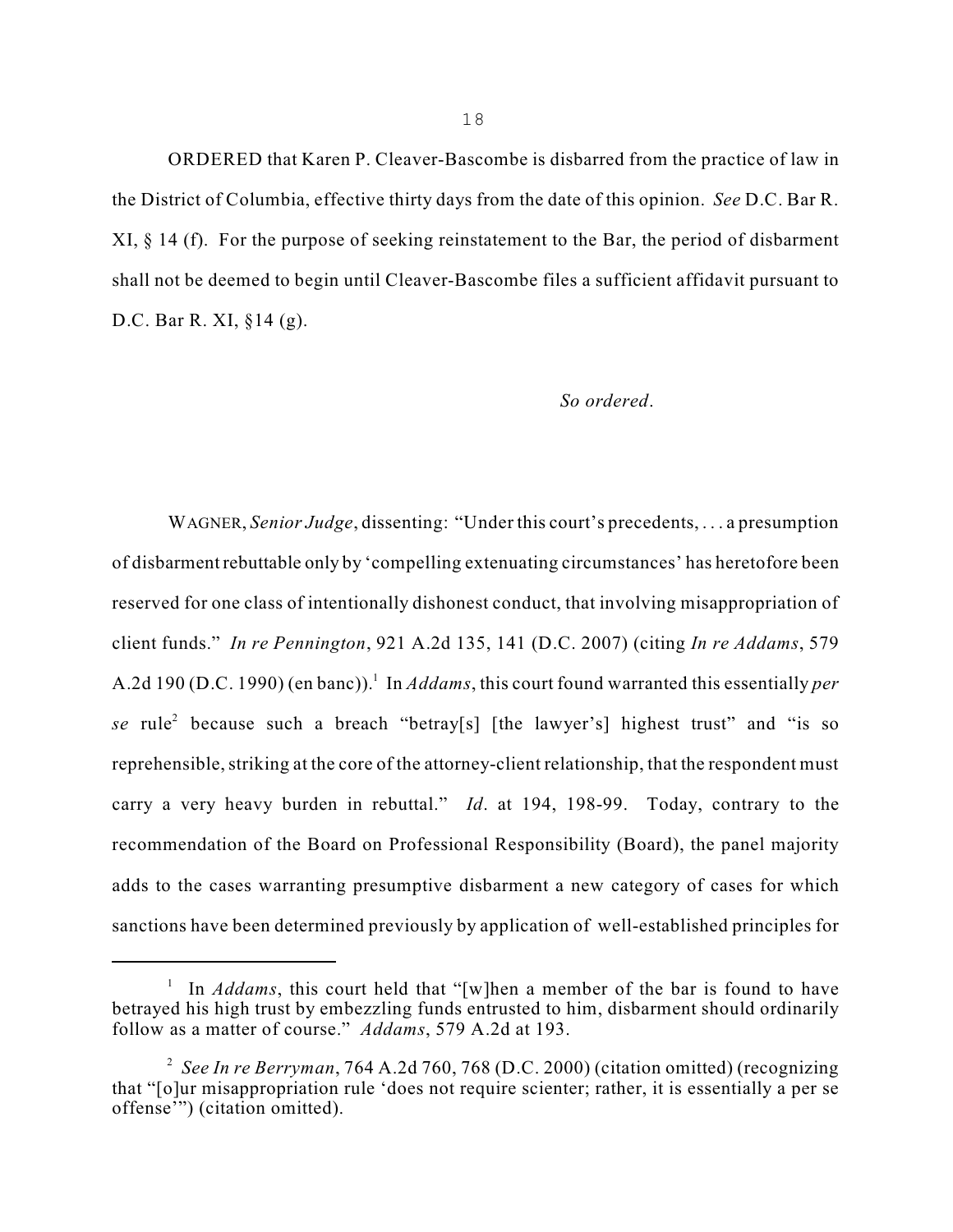imposing sanctions that address each case on its own terms. *See, e.g., In re Elgin*, 918 A.2d 362, 376-84 (D.C. 2007) (outlining the guidelines for the determination of sanction in bar disciplinary cases and applying them); *In re Cater*, 887 A.2d 1, 17 (D.C. 2005) (same). "Sound reasons no doubt can be offered for making all forms of intentional dishonesty presumptively sanctionable by disbarment, . . . [b]ut the state of disciplinary law in this jurisdiction does not reach that far . . . ." *Pennington*, 921 A.2d at 142 (citations omitted). While a *per se* rule may be easier to apply, it ultimately leads to inequitable results. *See Berryman*, *supra* note 2, 764 A.2d at 765 (noting that except for the *Addams* rule, which is too inflexible, disbarment would not be warranted in the *Berryman* case where a lengthy suspension would have met fully the objectives of the disciplinary system); *In re Pierson*, 690 A.2d 941, 951 (Judges Schwelb and Ruiz concurring because of the *Addams* rule, but noting the inflexibility of the rule and apparent inequities in results as compared to other cases); *see also Addams*, 579 A.2d at 203 (Judge Ferren concurring and noting that the Board and the Court apparently recognize that a *per se* disbarment rule would be "inequitable and unworkable," and questioning the adoption of a presumption so strong that it effectively eliminates the discretion of the Board and the Court necessary to deal fairly with the facts of each case). This difficult case is particularly ill-suited for the adoption of this new category of cases for presumptive disbarment treatment for at least three significant reasons, specifically: (1) the ultimate disbarment sanction is wholly inconsistent with sanctions imposed for similar cases involving attorney dishonesty and lying under oath; (2) the majority's analogy to misappropriation cases is imperfect; and (3) the Board's recommended sanction of a two-year suspension with the requirement of proof of fitness before reinstatement, based on established guidelines, falls within the range of acceptable outcomes and affords protection to the public, the courts and the profession. Therefore, I would adopt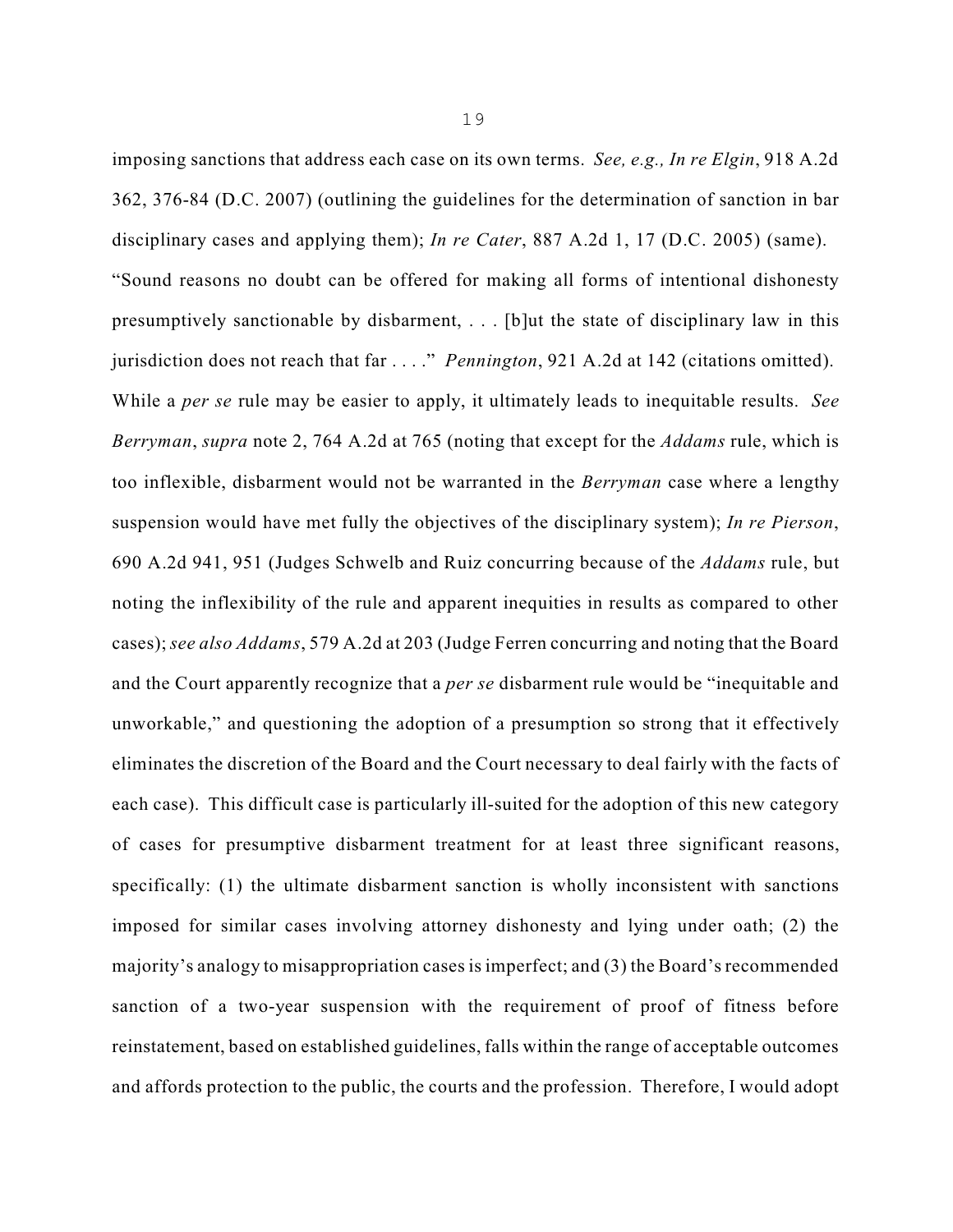the Board's recommendation, which is supported by Bar Counsel, and must respectfully dissent from the decision of my colleagues.<sup>3</sup>

## **A.** *Inconsistency of Disbarment with Cases Involving Similar or More Egregious Misconduct*

"The imposition of sanctions in bar discipline, as with criminal punishment, is not an exact science but may depend on the facts and circumstances of each particular proceeding." *In re Goffe*, 641 A.2d 458, 463 (D.C. 1994) (citing *In re Haupt*, 422 A.2d 768, 771 (D.C. 1980)). Generally speaking, the magnitude of the transgression will bear some relationship to the severity of the disciplinary sanction imposed by the court. *See Pennington*, *supra*, 921 A.2d at 143 (rejecting the Board's recommended disbarment sanction as "disproportionate to the gravity of [the] misconduct"); *Goffe*, 641 A.2d at 464 (recognizing that the outer limits of sanctions will increase when dishonesty of greater magnitude is presented to the court). We operate under rules that require us to seek to achieve consistent disciplinary sanctions for comparable misconduct. *See* D.C. Bar Rule XI, § 9 (g)(1) (requiring the court to adopt the Board's recommended sanction "unless to do so would foster a tendency toward inconsistent dispositions for comparable conduct or would otherwise be unwarranted"). To impose differing sanctions for comparable misconduct would "bring about [an] asymmetry that [Rule XI, § 9 (g)(1)] was intended to avoid." *In re Reback*, 513 A.2d 226, 230 (D.C. 1986) (en banc) (discussing former Rule XI, § 7 (3) to the same effect). The decisions of this court "serve as overall guidelines to assist in defining the permissible range of sanctions." *Goffe*, 641 A.2d at 464. We adhere to this precept even if we are addressing cases that present new

 $3$  If the panel majority's opinion represents only a fact-specific holding (see footnote 13, *supra*), then the sanction it imposes is extremely inconsistent with comparable cases, as discussed *infra*.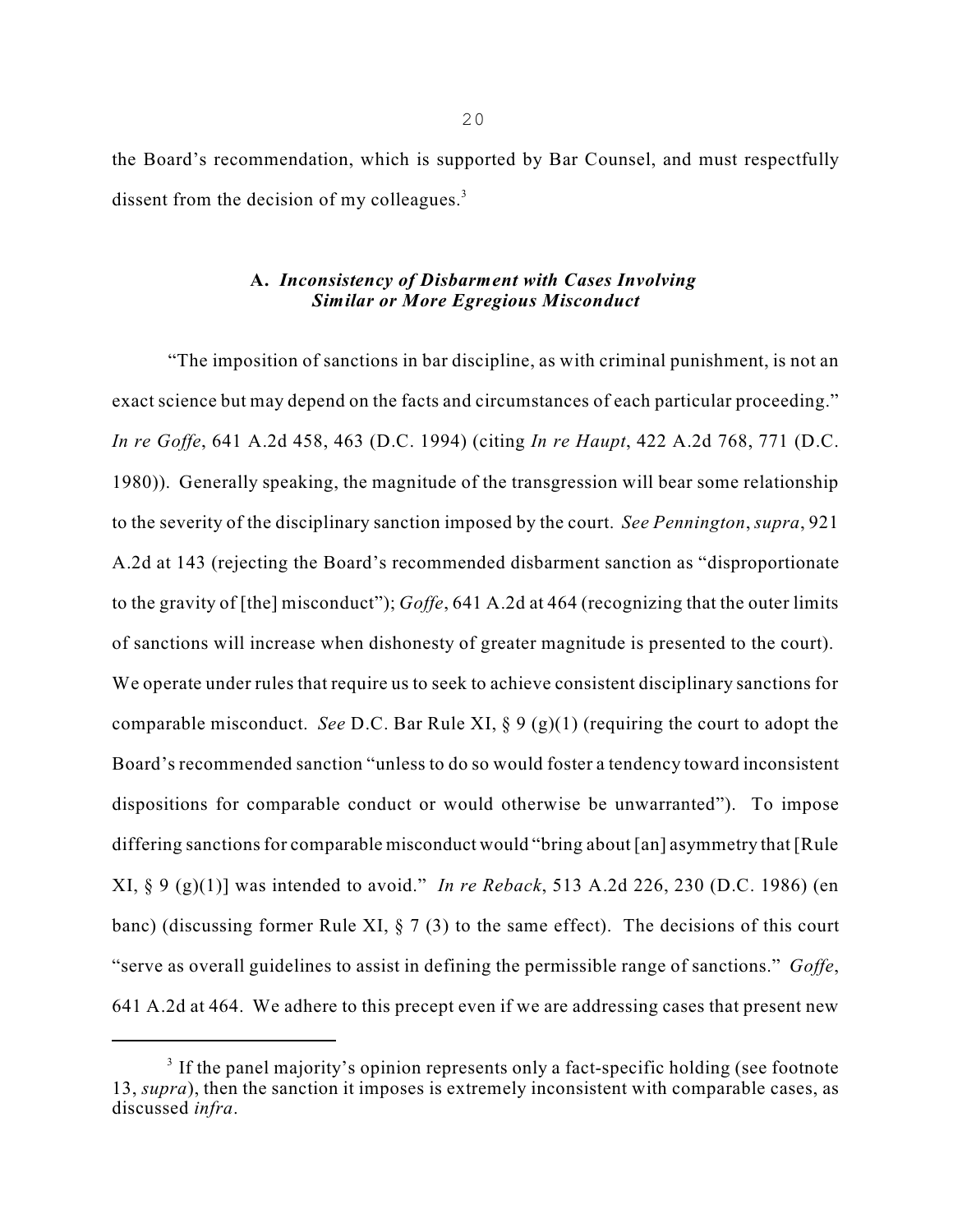factual variations or cases where the court's view of the seriousness of the charges differs from that of the Board. *See Reback*, 513 A.2d at 230-31. While the prior panel of this court viewed this case as one for which "there are no other cases of fully comparable conduct with which we must maintain consistency,"<sup>4</sup> there are cases sufficiently analogous to review in an effort to maintain some consistency and to enforce a general sense of equality in the sanction imposed. These include cases involving attorney dishonesty, false representations to a court or other tribunal, and/or lying under oath, including testimony in a disciplinary proceeding. A brief review of some of those cases involving similar misconduct will demonstrate that the imposition of the ultimate sanction of disbarment in this case exceeds the range of sanction for cases involving similar or more egregious misconduct, as the Board apparently concluded.

A useful starting place is the Board's review of the range of sanctions imposed by this court for casesinvolving dishonesty and misrepresentation. *See In re Jackson*, 650 A.2d 675, 678-79 (D.C. 1994) (appendix). The sanctions imposed in the cases that the Board identified for the Court in *Jackson* (recounted here in the margin) ranged from public censure to a suspension for a year.<sup>5</sup> In *Goffe, supra*, this court made clear that the absence of prior cases

21

(continued...)

*See In re Cleaver-Bascombe*, 892 A.2d 396, 402 (D.C. 2006) (*Cleaver-Bascombe* 4 *I*). However, the court remanded the case to the Board, and therefore, did not decide the question of sanction.

<sup>&</sup>lt;sup>5</sup> The Board reported:

Public censure was ordered for false statements on a resume. *In re Hadzi-Antich*, 497 A.2d 1062 (D.C. 1985). A thirty-day suspension was ordered for making three separate misrepresentations to a court; *In re Rosen*, 481 A.2d 451 (D.C. 1984), and for falsification of travel expenses by a law firm associate, *In re Schneider*, 553 A.2d 206 (D.C. 1989) (Newman,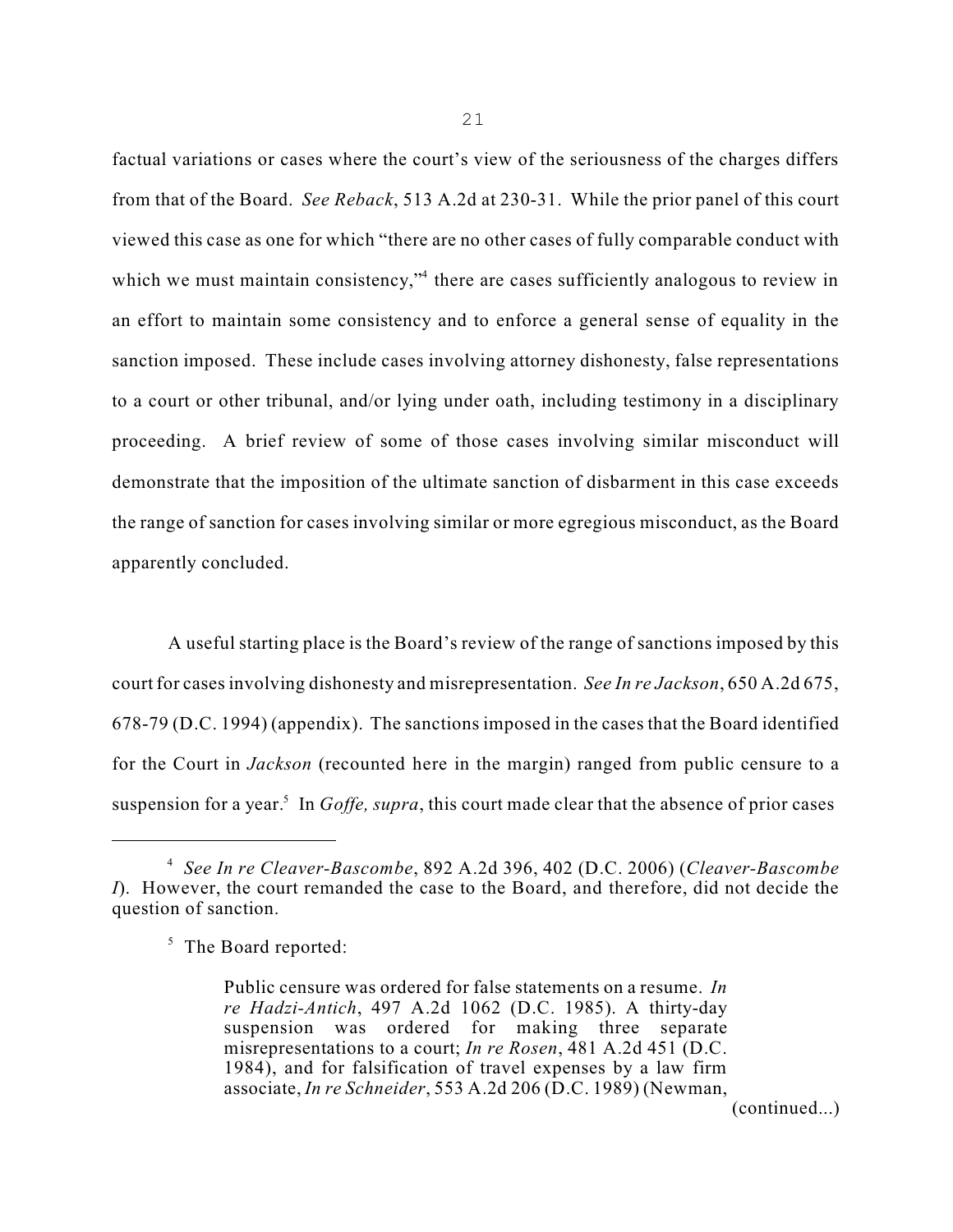imposing a greater suspension than one year for attorney dishonesty did not mean that term to be a ceiling: "[r]ather, it simply evidences that no such example of attorney dishonesty of the magnitude of that demonstrated here has previously been presented to this court." 641 A.2d at 464. In *Goffe*, this court disbarred the attorney where his "egregious" misconduct involved "not only a pattern of dishonesty and lying but blatant fabrication and creation of evidence." *Id*. at 460. Goffe "manufactured evidence for use before the IRS, lied under oath to the Tax Court, and continued to lie about his actions to the Hearing Committee." *Id*. at

 $5$ (...continued)

*Jackson*, *supra*, 650 A.2d at 678-79 (appendix). In *Jackson*, respondent was found to have violated DR 1-102 (A)(4) (dishonesty and misrepresentation) by filing two tax returns with the IRS claiming substantial deductions for which there was no documentation. *Id*. at 677. Finding the case roughly equivalent to those where six months was imposed, the Board recommended, and the court imposed, a six-month suspension. *Id*.

J., dissenting, would have censured the lawyer). A sixty-day suspension was ordered for misrepresentation to a court to avoid disqualification for conflict of interest. *In re Waller*, 573 A.2d 780 (D.C. 1990). A ninety-day suspension was ordered for lying about salary on an application for a bank loan, *In re Kennedy*, 542 A.2d 1225 (D.C. 1998); for false interrogatory answer and lying at a deposition by an attorney acting pro se, *In re Thomas,* No. M-94-81 (D.C. March 1, 1982) (unpublished); and for helping a divorce client hide assets via a false interrogatory answer, *In re Sandground*, 542 A.2d 1242 (D.C. 1988). A sixmonth suspension was ordered for forging a client's signature on a complaint and then having it notarized, *In re Reback*, 513 A.2d 226 (D.C. 1986) (Newman, J., dissenting, would have imposed a suspension of one year and a day and a fitness requirement), and for making false statements to a bank on behalf of a client and lying under oath regarding the conduct*, In re Greenspan*, 578 A.2d 1156 (D.C. 1990) (fitness requirement also imposed due to "significant record of prior discipline"). A one-year suspension was imposed for false, sworn testimony to the government regarding an attorney's role in a stock purchase, *In re Hutchinson,* 534 A.2d 919 (D.C. 1987); for assisting a client to make false statements on an immigration application, *In re Thompson*, 538 A.2d 247 (D.C. 1985); and for making illegal campaign contributions, *In re Wild*, 361 A.2d 182 (D.C. 1976) (respondent also convicted of misdemeanor violation based on same conduct).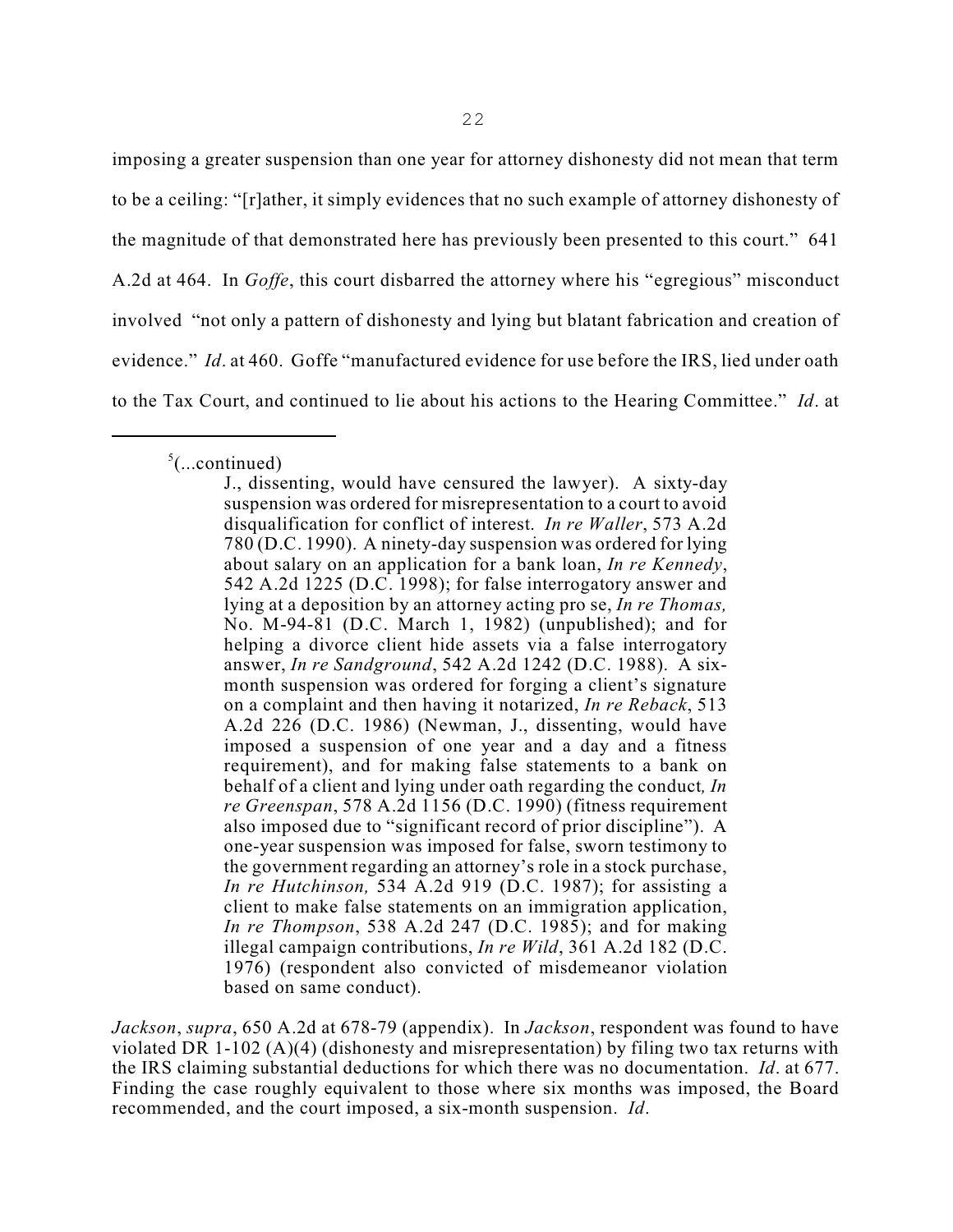465. He forged signatures and falsely notarized documents to gain an economic benefit. *Id*. In rejecting the Board's recommendation of a one-year suspension with a requirement of proof of fitness in favor of disbarment, the Court explained that what distinguished the case most from those preceding it is "the repeated resort not only to false testimony but to the actual manufacture and use of false documentary evidence in official matters." *Id*. at 464. Cleaver-Bascombe's case is in marked contrast to *Goffe*. Respondent's single episode of misconduct, although undeniably serious, dishonest, and aggravated by her subsequent failure to acknowledge it, must necessarily be viewed, as the Board apparently does, as less egregious than Goffe's, thereby warranting a lesser sanction.

Other cases should be examined in order to assess fairly respondent's case against those for which lesser sanctions than disbarment have been found by this court to be warranted. This court imposed a six-month suspension with a restitution requirement in a case where the attorney used his client's credit card for his own personal expenses without her authorization, damaged the client's credit rating by failing to pay for the charges, made an undisclosed settlement for the account with the bank, and failed to abide by the settlement terms.<sup>6</sup> Elgin, supra, 918 A.2d at 366-72. In spite of the fact that the attorney essentially used his client's (money) credit card for his own personal use without her authorization for

 $6$  In the course of his misconduct, respondent violated the following disciplinary rules: Rule 1.5 (b) (by failing to explain adequately the basis for his legal fees); 1.7 (b)(4) (by representing a client where his "professional judgment on behalf of the client will be or reasonably may be adversely affected by . . . the lawyer's own financial business, . . . or personal interests"); Rule 1.2 (a) (requiring the lawyer to abide by client's decision to accept a settlement); Rule 1.3 (b) (requiring that the lawyer not intentionally prejudice or damage the client's case); Rule 1.4 (a) (requiring that the lawyer keep client reasonably informed about a matter); Rule 1.8 (a) (prohibiting an attorney from acquiring a pecuniary interest adverse to his client); Rule 8.4 (d) (by filing an answer and settling the lawsuit without proper disclosure to the client). *Elgin*, *supra*, 918 A.2d at 374-75.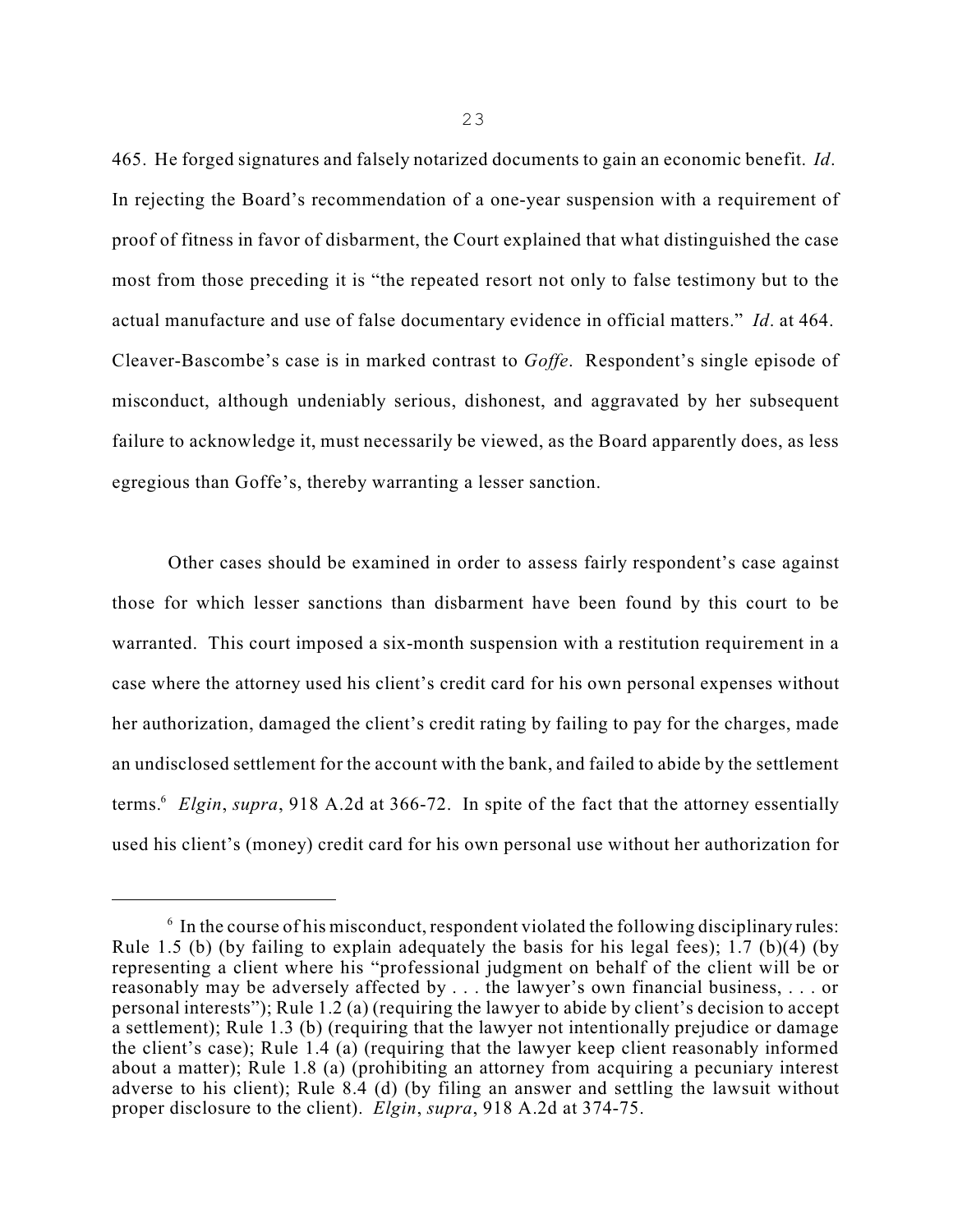such expenditures, committed various other violationsin the course of hisrepresentation, and made an insufficient showing of remorse by failing to repay the client \$5000 he admittedly owed her, this court gave consideration to his lack of a prior disciplinary record and personal family circumstances and imposed only the brief six-month suspension with a restitution requirement. *Id*. at 383-84. Misuse of a client's money falls within a category which is typically subject to more severe sanctions. *Addams*, *supra*, 579 A.2d at 198 ("Simply put, where client funds are involved, a more stringent rule is appropriate."). One can reasonably question why the first offender attorney in *Elgin*, who essentially took his client's money without right and without remorse, was viewed to warrant a sanction of only six months and restitution, while the first offender attorney in this case is viewed as warranting the ultimate sanction of disbarment.

Among cases cited in footnote 5 covering cases involving dishonesty and false representations, two others should be examined further for comparison with the sanction being imposed upon respondent here. In *Schneider*, the attorney was disciplined for violating DR 1-102 (A)(4) (dishonesty, fraud, deceit, or misrepresentation) for knowingly submitting false travel reports on eight separate occasions to his law firm and deliberately falsifying the amounts on his credit card receipts by altering them to increase the amount shown. *Schneider*, *supra* note 5, 553 A.2d at 209, 211. The alterations did in fact deceive the firm and potentially the client who would ultimately have to pay. *Id*. at 209. This court imposed only a six-month suspension for Schneider, citing as mitigating factors the attorney's remorse, cooperation with Bar Counsel, his newness to the Bar, and his clean record since. *Id.* at 212. Some consideration was given to Schneider's claim that he was only engaged in a short-cut method of obtaining reimbursement to which he thought himself entitled. *Id*. at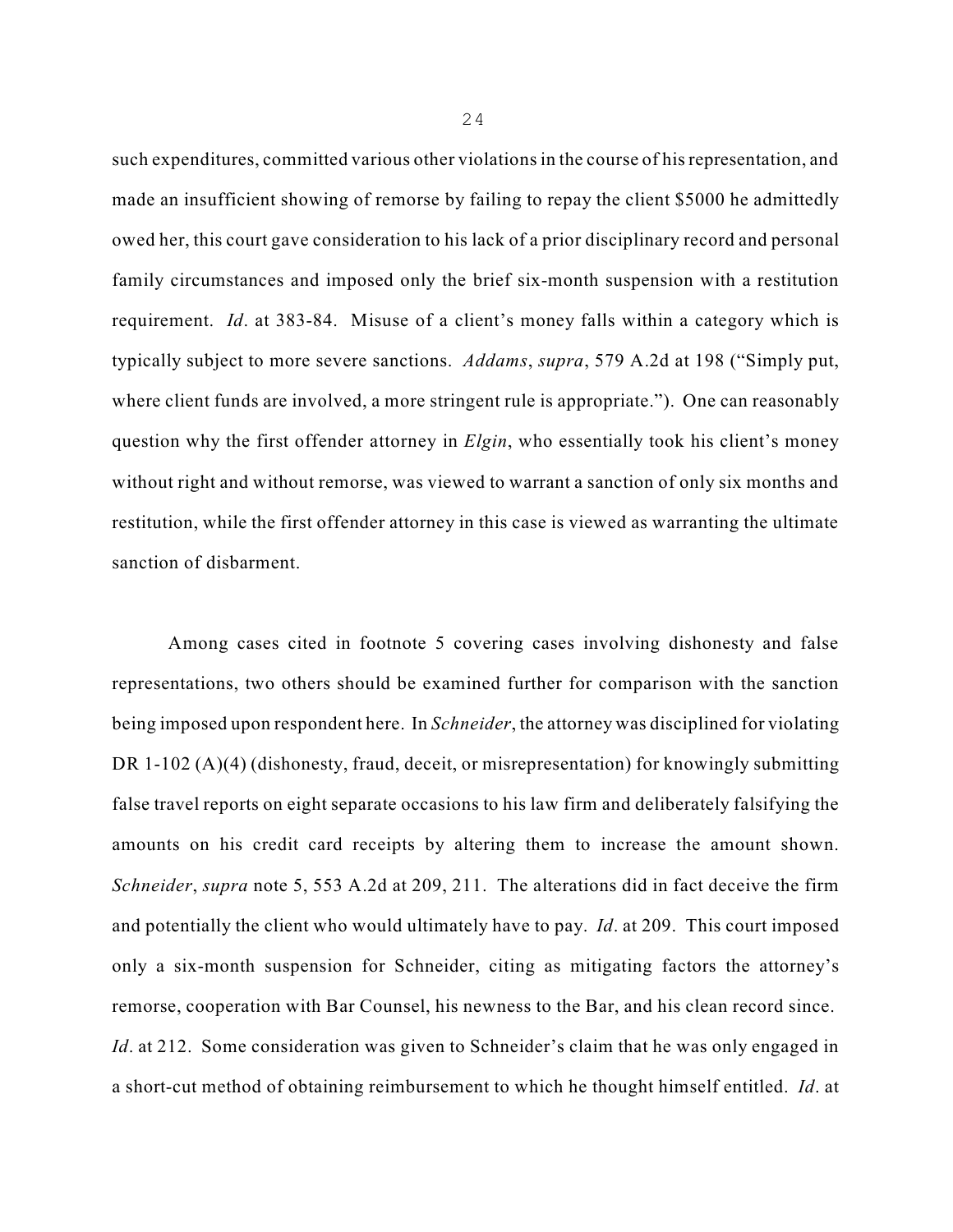211. While respondent in this case does not have the same mitigating factors, she has some of them. Like Schneider, she has no prior disciplinary record, and no post-disciplinary violation has been reported. According to the Hearing Committee and the Board, respondent had rendered services for which she could have recovered the compensation without any misrepresentation on her voucher. Any differential warranted because respondent has fewer mitigating factors and more aggravating factors can be reflected in the length of the suspension and fitness requirement recommended by the Board and Bar Counsel. The question is whether respondent's misconduct warrants the wide disparity between the sanction she will receive and that imposed in the *Schneider* case. I think not.

Further review should also be made of this court's decision in *Sandground*, where this court imposed a ninety-day suspension for an attorney who violated DR 1-102 (A)(4), (5), and  $(7)^7$  where the attorney assisted the client in concealing information about his funds in connection with discovery requests in a divorce action. *Sandground, supra* note 5, 542 A.2d at 1243. Significantly, this court noted that "Sandground's knowing participation went to the heart of the controversy between [his client] and his wife and threatened to defraud [the wife]." *Id.* at 1248. His misconduct involved dishonesty in a judicial proceeding and "threatened to advance the pecuniary interests of a personal friend at the expense of his friend's wife." *Id*. at 1249. Originally, Sandground also gave false information to Bar Counsel about the transaction. *Id*. at 1245. The question is again whether respondent's attempt to recover for her services by falsifying her CJA voucher is so different and so much more egregious than the violation in *Sandground* that it deserves the extreme sanction of

 $\frac{7}{7}$  These rules respectively cover: "conduct involving dishonesty, fraud, deceit, or misrepresentation"; conduct prejudicial to the administration of justice; and the prohibition against assisting a client with illegal or fraudulent conduct. DR  $1-102$  (A)(4),(5) and (7).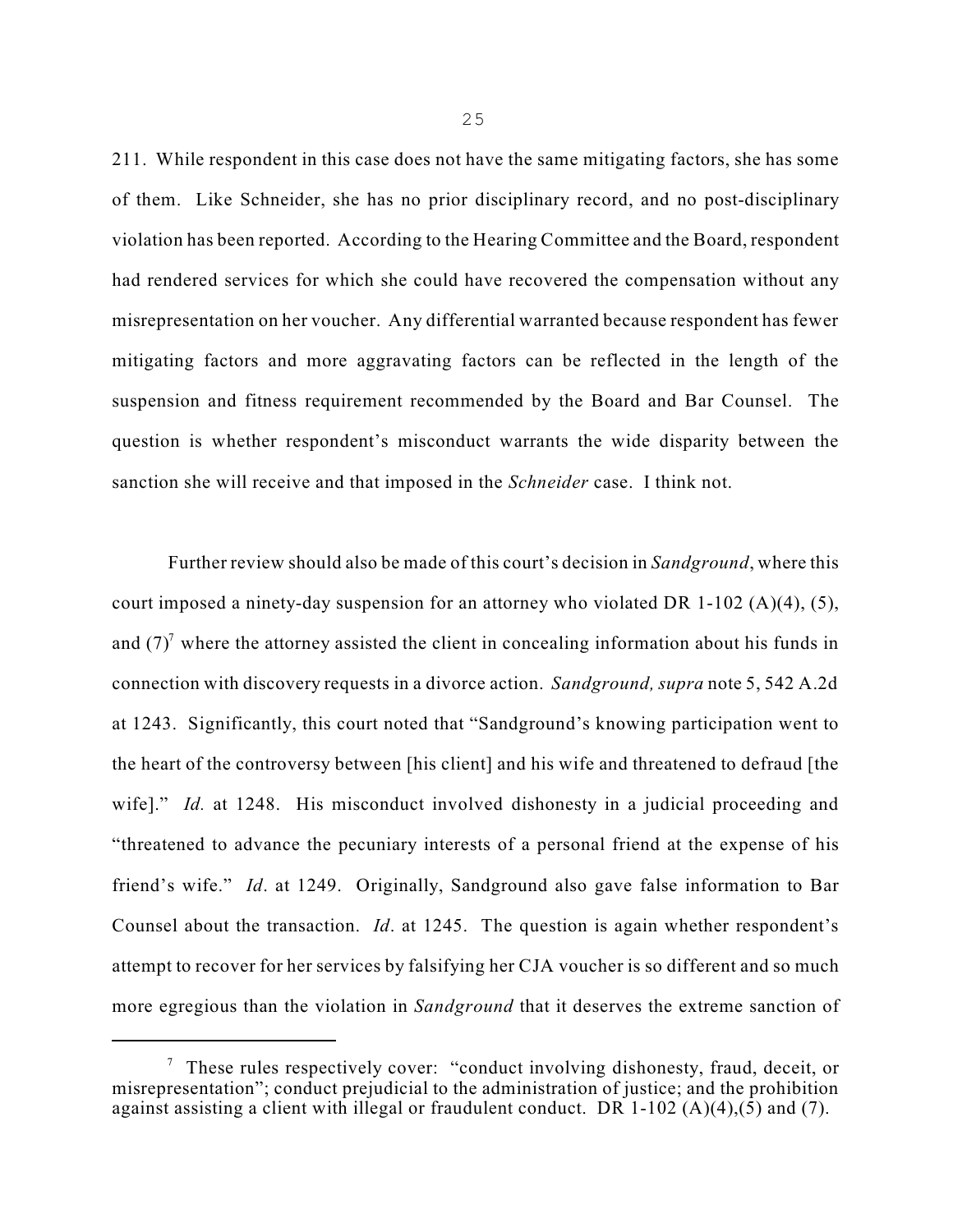disbarment, while this court imposed only a ninety-day suspension on Sandground. I think that the only fair answer is no.

There is one case involving a violation of one of the comparable disciplinary rules coupled with lying before the hearing committee which is instructive. The attorney, who was disciplined for conduct involving dishonesty, fraud, deceit or misrepresentation, like respondent here, also gave false testimony before the Hearing Committee. *Thompson, supra* note 5, 538 A.2d at 248. In *Thompson*, the attorney's discipline arose out of his "knowingly assisting in the presentation of false statements to the Immigration and Naturalization Service (INS) in support of the application of his client for status as a permanent resident alien." *Id*. at 247. The attorney had a record of prior discipline, unlike respondent in this case, yet he was suspended for only one year for his misconduct. *Id*. Some cases in which more severe sanctions were imposed for lying under oath involved more aggravated circumstances or were the subject of mandatory disbarment by statute. *See, e.g.*, *In re Mann*, 883 A.2d 887 (D.C. 2005) (indefinite suspension for offenses including lying under oath, fraud and other criminal conduct in a reciprocal discipline case); *In re White*, 698 A.2d 483 (D.C. 1997) (disbarment under D.C. Code § 11-2503 where the attorney was convicted of passport fraud (willfully and knowingly making false statements in application for a U.S. passport), a crime of moral turpitude); *Goffe, supra*, 641 A.2d at 465 (disbarment where the attorney "manufactured evidence for use before the IRS, lied under oath to the Tax Court, and continued to lie about his actions to the Hearing Committee"). Respondent's case is more like *Thompson*, than these other cases involving giving false testimony, and therefore, reference should be made to *Thompson* in determining her sanction.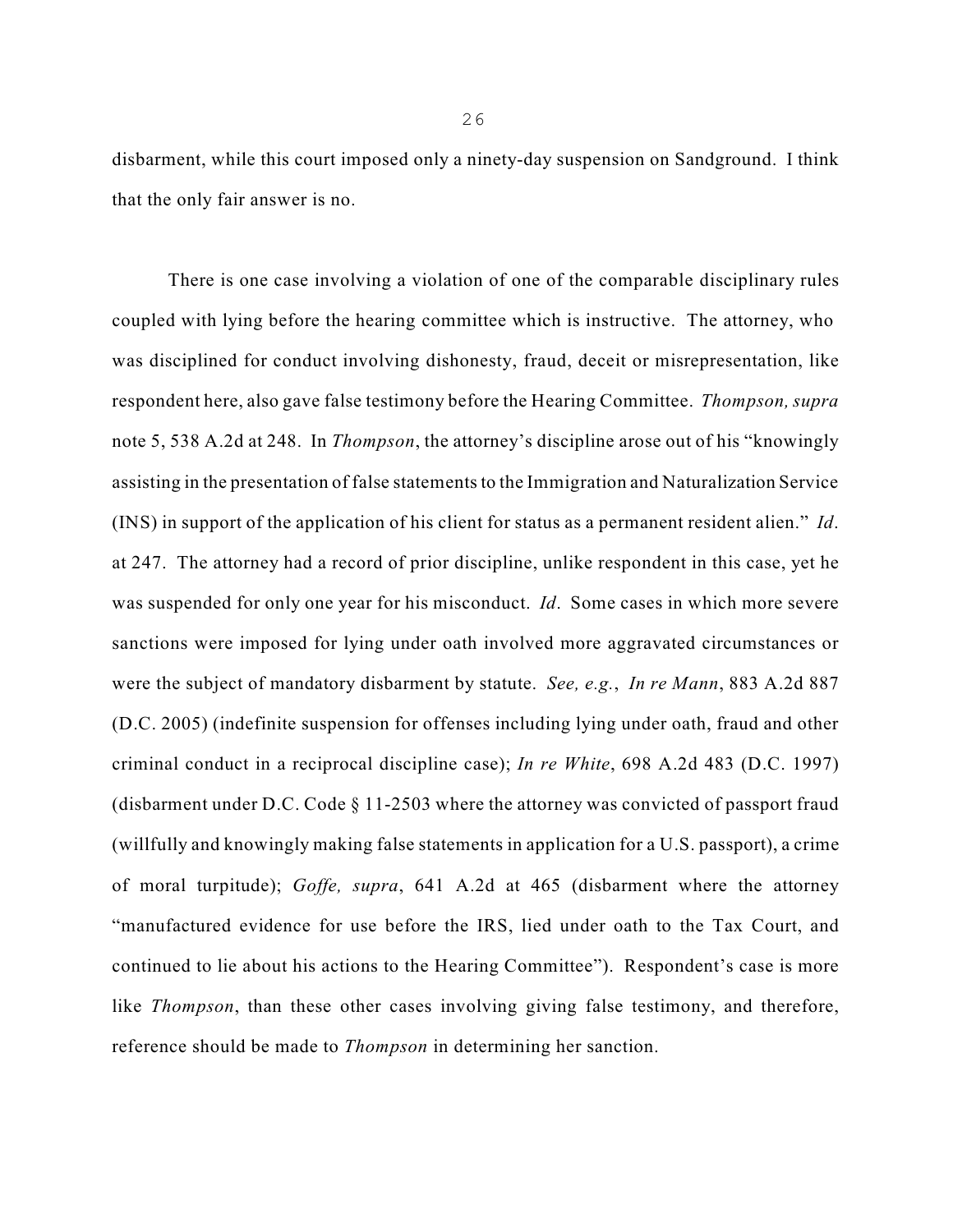## **B.** *Imperfect Analogy to Misappropriation Cases*

While respondent's attempt to secure a fee from the court by false representations is extremely serious, it is not of the *Addams* variety which represents the reprehensible "breach of trust to the client." *See Addams*, 579 A.2d at 198-99. As we explained subsequently,

> A clear rational basis exists for this conclusion that attorneys who knowingly misappropriate client funds stand in a different position than attorneys who commit other acts involving dishonesty. As we also stated in *Addams*, the intentional misappropriation of client funds "*strike[s] at the core of the attorney-client relationship*" by undermining the public's faith that attorneys will fulfill their duties as fiduciaries with regard to the host of financial transactions that require a client to entrust funds to his attorney . . . . For this reason, "[t]he appearance of a tolerant attitude toward known embezzlers would undermine public confidence in the integrity of the profession and of the legal system whose functioning depends on lawyers."

*In re Dulansey*, 606 A.2d 189, 190-91 (D.C. 1992) (quoting *Addams*, 579 A.2d at 193) (emphasis added). Respondent's misconduct involved no breach of trust to her client, and therefore, does not fit into this framework. Although an argument can be made that a lawyer's attempt to secure funds by fraud or deceit from any source should be subject to the *Addams* rule, our precedents have not taken us there. *See Pennington, supra*, 921 A.2d at 141. To do so in this case will result in a disparate sanction for respondent as compared with other attorneys who have been disciplined for similar misconduct. *See, e.g.*, *Elgin, supra*, 918 A.2d at 375, 384 (six-month suspension and \$5000 in restitution for attorney who used client's credit card for personal expenses); *Schneider, supra* note 5, 533 A.2d at 207, 209, 212 (thirty-day suspension for attorney who falsified credit receipts to obtain reimbursement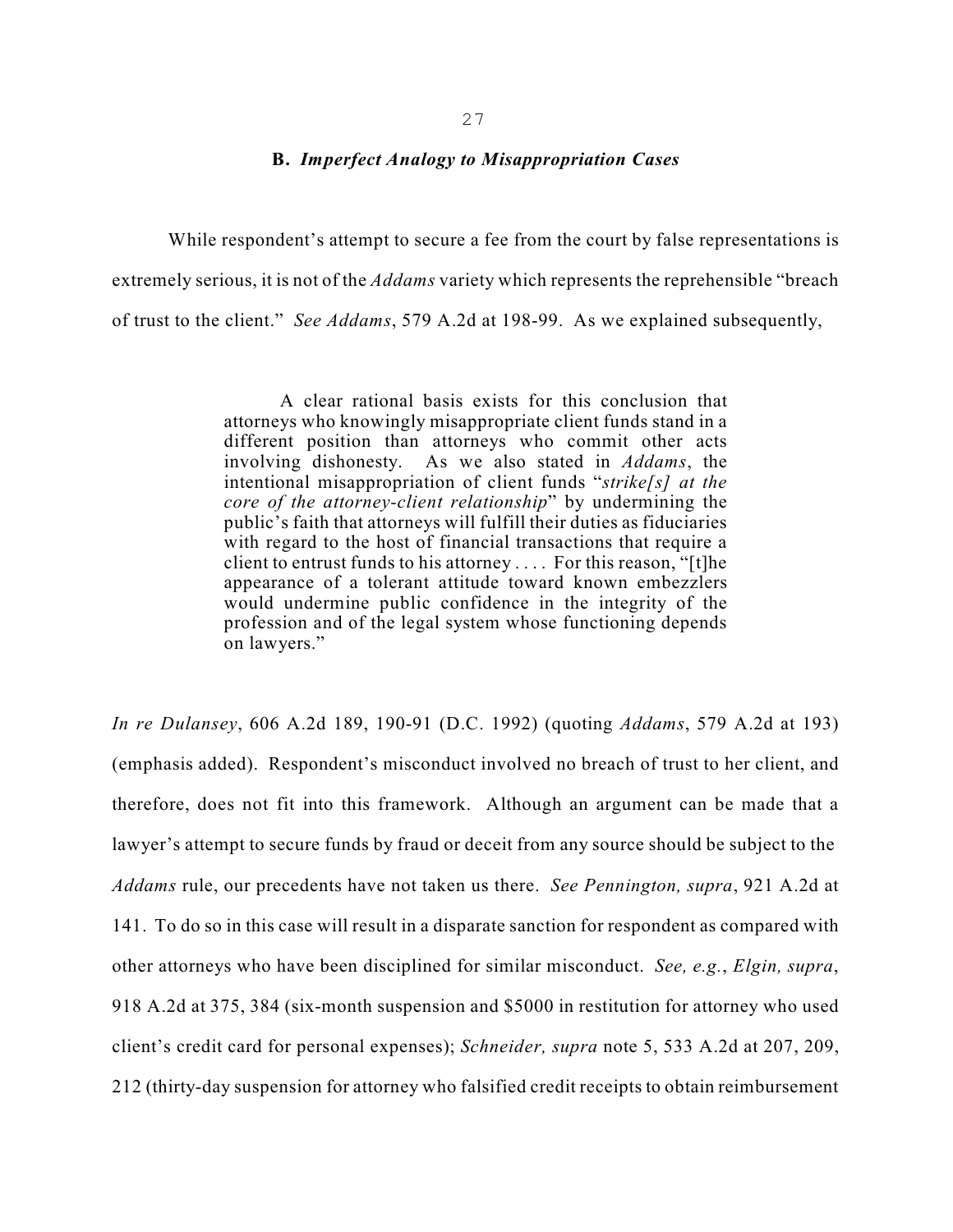from law firm for expenses that stood to be charged to the client).

# **C.** *The Board's Recommended Sanction Meets the Objectives of Attorney Discipline*

Respondent's misconduct is based upon a single episode in which she submitted for payment a voucher seeking compensation under the Criminal Justice Act for services, some of which she knew that she had not rendered.<sup>8</sup> In doing so, respondent violated four disciplinary rules, 1.5 (a), 3.3 (a)(1), 8.4 (c), and 8.4 (d). The conduct leading to these disciplinary violations is quite serious in itself, a factor for consideration in determining sanction. *See Elgin, supra*, 918 A.2d at 376. The Board has also found that respondent gave false testimony at the disciplinary hearing when she supported a voucher that she knew was not accurate, particularly her testimony concerning a jail visit which she had to know had not taken place. Failure to acknowledge the wrongful conduct is an appropriate factor for consideration in determining sanction. *Id*. In considering this additional factor, the Board has recommended a longer suspension than it had previously and determined that a fitness requirement is in order. Here, the Board states that it takes its cue from *Cleaver-Bascombe I*, where the Court stated:

> Where an attorney has deliberately falsified a voucher and sought compensation for work that he or she has not devoted to the case, that attorney's fitness to practice is called into serious question. This is especially true if the attorney has compounded his or her initial fraud by testifying falsely during the resulting disciplinary proceedings.

 $8$  The Board found that "the record does not support a finding that Respondent billed for a greater amount of time than she actually spent on the extradition matter in question. But what the record does support is the finding that Respondent's description of her specific activities in the voucher was false."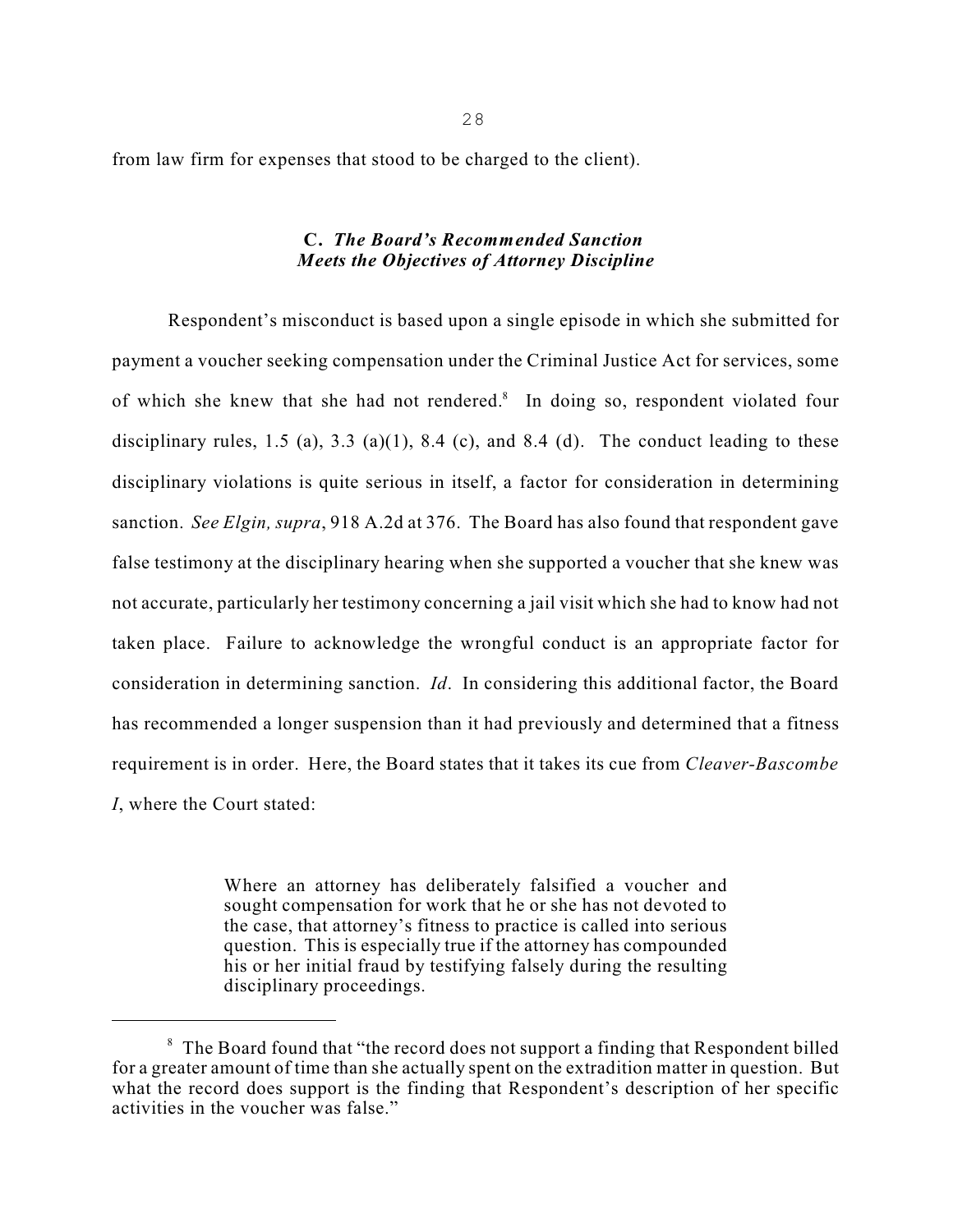892 A.2d at 398; *see also Cater, supra*, 887 A.2d at 22.

In making its sanction recommendation, the Board found substantial similarities between this case and *In re Parshall*, 878 A.2d 1253 (D.C. 2005). In *Parshall*, this Court suspended an attorney for eighteen months for submitting a false status report to a court and attaching fabricated documents to support the report. The Board recommended, and the Court accepted its recommendation, for an eighteen-month suspension in light of the presence of several mitigating factors, including the absence of prior disciplinary problems, the attorney's expressed regrets for his actions, cooperation with Bar Counsel, voluntary participation in *pro bono* programs, and representation of indigents. *Id*. at 1254, 1254 n.4. In *Parshall*, this Court found the length of the suspension to be within the range of sanctions this Court has imposed for similar misconduct.<sup>9</sup> *Id*. at 1255 (citations omitted). I agree with the Board that *Parshall* has persuasive similarities. The Board recommended a longer sanction because in *Parshall*, unlike here, the attorney expressed regret for the misconduct and cooperated with the Office of Bar Counsel. Respondent identifies some mitigating factors in her favor, including the absence of prior discipline or prejudice to her client. "[T]he fact an attorney has had no prior disciplinary sanctions imposed in the past is 'highly relevant and material' to the determination of appropriate sanction." *Reback*, *supra*, 513 A.2d at 231 (quoting *In re Cope*, 455 A.2d 1357, 1361 (D.C. 1983)). While such factors are appropriate for consideration, *see Elgin, supra*, 918 A.2d at 376, respondent does not identify as many mitigating factors as the attorney in *Parshall*.There is also the aggravating factor

<sup>&</sup>lt;sup>9</sup> Parshall was a reciprocal discipline case in which the Court imposed a substantially greater sanction than that imposed by Maryland. *Parshall*, 878 A.2d at 1254.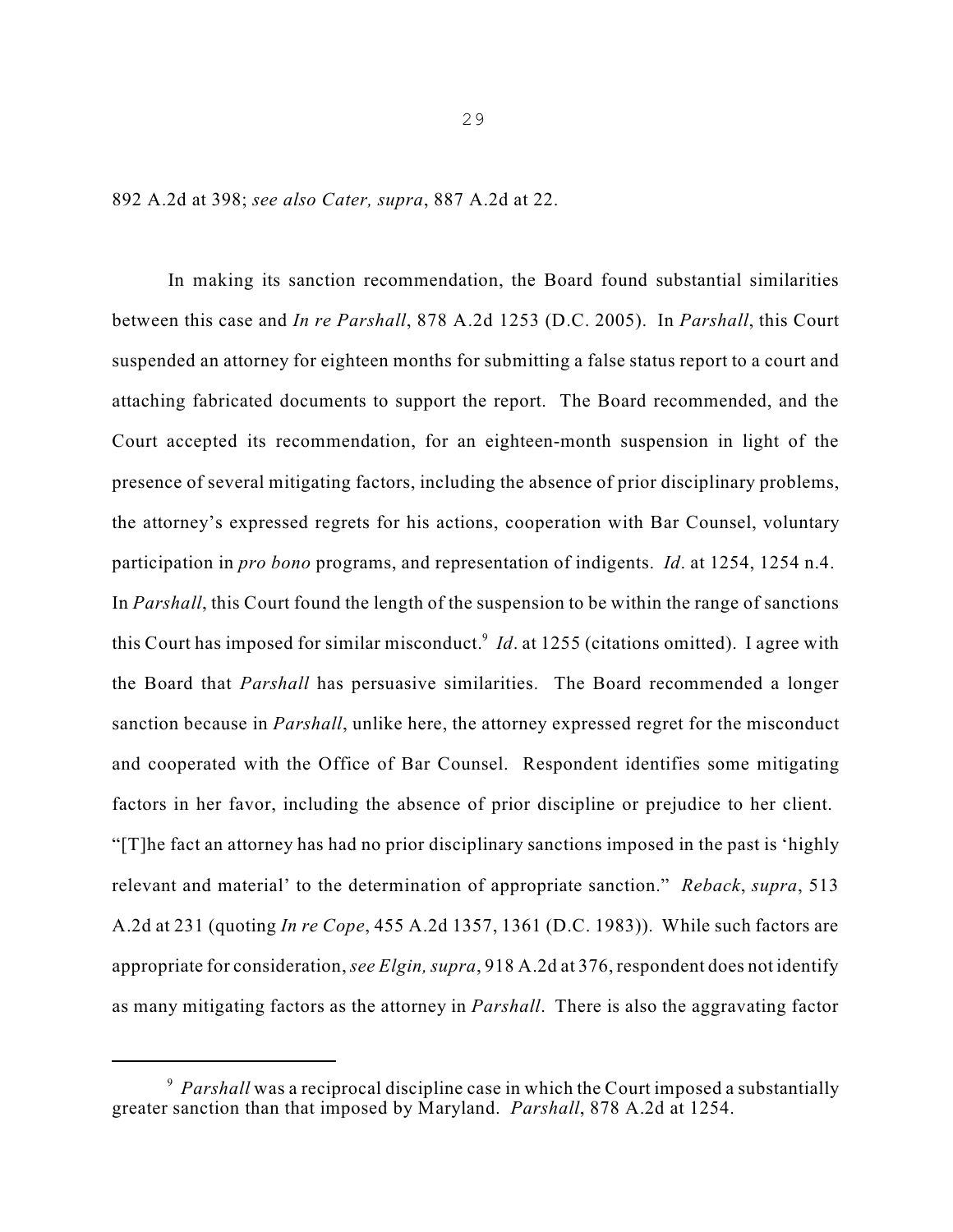of respondent's failure to acknowledge her misconduct. In light of her false testimony at the hearing concerning her voucher, the Board also recommends a longer suspension than in *Parshall* and a requirement of fitness before reinstatement. Under the circumstances, the Board's recommendation for a two-year suspension appears to be warranted.<sup>10</sup>

Proof that an attorney has violated the disciplinary rules, thereby warranting a substantial period of suspension, is not necessarily sufficient to justify a fitness requirement. *Cater, supra*, 887 A.2d at 22. To justify imposition of a fitness requirement, there must be clear and convincing evidence in the record of the proceeding that calls into question respondent's fitness to practice law. *Id*. at 24. In making the recommendation for a fitness requirement in this case, the Board states that it takes its direction from the majority's opinion in *Cleaver-Bascombe I*. Here, the Board found by clear and convincing evidence that respondent submitted a voucher to the Court for services that she knew she had not rendered and aggravated her misconduct in doing so by testifying falsely about it at the disciplinary hearing. The Board's findings support its recommendation for a fitness requirement.<sup>11</sup> This requirement is directed toward assuring "that [the attorney's] 'resumption of the practice of law will not be detrimental to the integrity and standing of the

<sup>&</sup>lt;sup>10</sup> An examination of cases from other jurisdictions shows that a wide range of sanctions has been imposed on attorneys who have submitted fraudulent payment requests for representing indigent defendants. *See, e.g., Iowa Supreme Court Bd. of Prof'l Ethics & Conduct v. Tofflemire*, 689 N.W.2d 83 (Iowa 2004) (two-year suspension); *In re Goldman*, 784 N.Y.S.2d 496 (N.Y. App. Div. 2004) (three-year suspension); *In re Perrone*, 777 A.2d 413 (Pa. 2001) (disbarment); *In re Stone*, 657 N.Y.S.2d 2 (N.Y. App. Div. 1997) (one-year suspension)*.* The Board's recommendation falls within this range of sanctions.

 $11$  "[T]o justify requiring a suspended attorney to prove fitness as a condition of reinstatement, the record in the disciplinary proceeding must contain clear and convincing evidence that casts serious doubt on the attorney's continuing fitness to practice law." *Cater, supra*, 887 A.2d at 6.